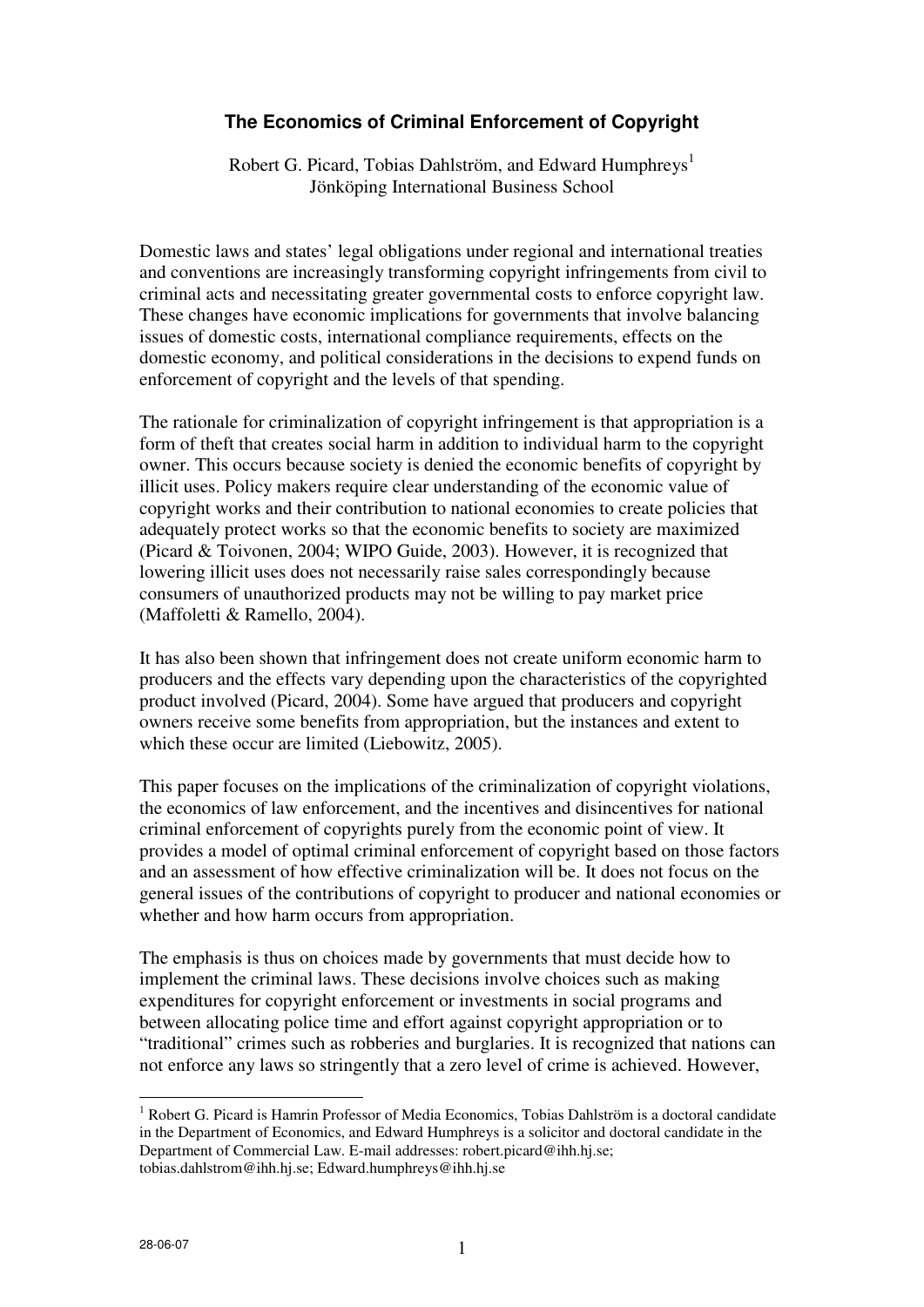they can allocate resources to enforce to a level that is socially and politically acceptable.

# **Changing Legal Approaches to Copyright Appropriation**

The use of criminal sanctions for copyright infringements is principally influenced by multilateral copyright treaties administered by the World Intellectual Property Organization (WIPO), the Agreement on Trade-Related Aspects of Intellectual Property (TRIPS) administered by the World Trade Organization (WTO), and within Europe by European Community legislation. Together, these treaties and laws show an increased use of criminalization in respect of copyright infringement over the last decade, in particular as a response to the (perceived) threat to rights-owners of digital copying and what tends to be referred to, at least by the draftsmen, as piracy.

## *International Treaties and Conventions*

Prior to 1994, no international standard for the enforcement of copyright had been the subject of a treaty regime; these matters, including therefore criminal penalties, had largely been left to national law (D'Amato & Long, 1997; Bently & Sherman, 2004). The two principal WIPO-administered copyright-related treaties – the Berne Convention for the Protection of Literary and Artistic Works (1886), and the Rome Convention for the Protection of Performers, Producers of Phonograms and Broadcasting Organizations (1961) – only indirectly require appropriate enforcement measures, by requiring, for example, that member states make appropriate provisions in their national law to "give effect" to the Conventions (Articles 36 and 26, respectively). Although the Berne Convention also contains some specific references to seizure of infringing works (Articles 13(3) and  $16(1) \& (2)$ ), WIPO acknowledges that these Conventions "cannot be respected without appropriate measures for the enforcement of rights provided under the national laws of their member States" and that "infringements committed willfully and for profit-making purposes should be punished by criminal sanctions" (WIPO, 2004).

Fuelled partly by apparent US frustration that, despite its position as a net producer of intellectual property-based goods, the traditional WIPO treaties and methods of negotiation were not achieving a high enough level of international intellectual property protection, in 1986 this subject was brought into the latest round of negotiations under the General Agreement on Tariffs and Trade system (GATT). By 1994, these had concluded in an Agreement on Trade-Related Aspects of Intellectual Property Rights, part of the WTO Agreement signed that year in Marrakesh. In relation to copyright, TRIPS requires members of the WTO to recognize the protection standards of the Berne Convention. Where it goes significantly further than the then-existing treaties on copyright is in its detailed provisions on enforcement in Part III, the last section of which (5) deals specifically with criminal sanctions. (Bently & Sherman, 2004; Ricketson & Ginsburg, 2006).

Among the aims stated in the preamble of TRIPS are: to deal with international trade in counterfeit goods, and to provide "effective and appropriate means" for enforcement of rights. Article 61 consequently requires WTO members to "provide for criminal procedures and penalties to be applied at least in cases of willful…copyright piracy on a commercial scale" and further says that they *may*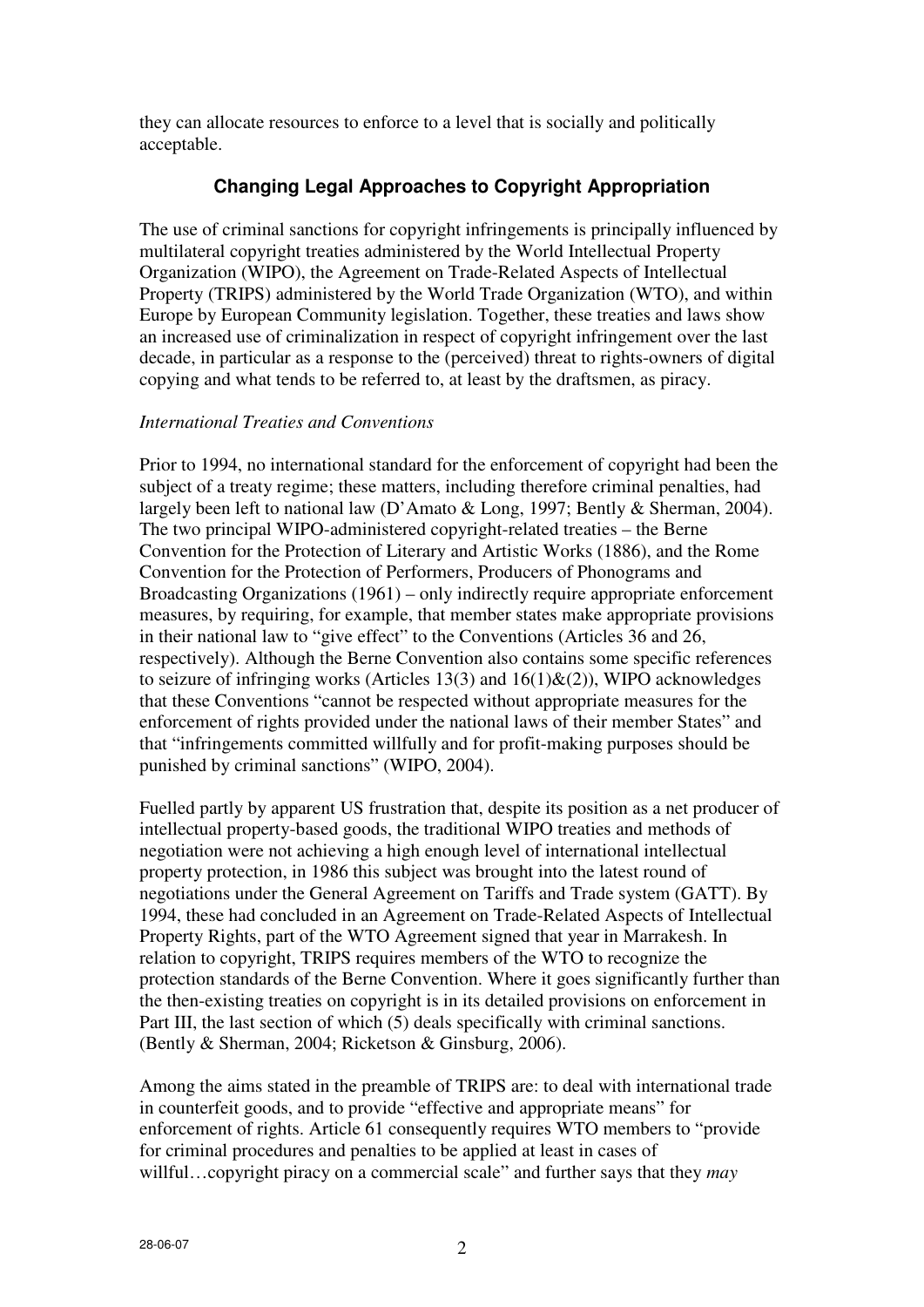provide for such criminal sanctions in other cases of intellectual property law infringement, "in particular where they are committed willfully and on a commercial scale". The sorts of remedies required include "imprisonment and/or monetary fines sufficient to provide a deterrent, consistently with the level of penalties applied for crimes of a corresponding gravity". It can be noted, however, that in contrast to the detailed civil enforcement provisions of TRIPS, nothing was concluded regarding the actual criminal enforcement procedures that member states should use, leaving the scope and nature of these procedures open to debate (D'Amato & Long, 1997).

Despite the significance of TRIPS – which Bently  $&$  Sherman (2004) describe as "the single most important development in intellectual property law of the last thirty years" – WIPO's role in international copyright law has continued to feature highly, and 1996 saw the agreement of WIPO Treaties on, respectively, Copyright (the WCT), and Performers and Phonograms (the WPPT). A major motivation behind and focus of these treaties was to address the challenges to copyright from new digital communication technologies (see, for example, the Preambles). In this connection, each contains provisions requiring member states to provide adequate legal protection against the circumvention of "effective technological measures used by authors to protect their rights", and adequate remedies against those who remove or alter electronic rights management information (Articles 11 and 12 WCT, and 18 and 19 WPPT). Although the word "criminal" does not appear, the wording of the Articles on rights management information makes a deliberate distinction by limiting one particular clause with the words, "with respect to civil remedies": implying that the general references to remedies should mean both civil and criminal.

In addition to the specific issues of technological measures and rights management information, the WCT and WPPT also contain more general provisions on copyright and related rights. They each therefore also contain a general enforcement provision (Articles 14 WCT, and 23 WPPT), requiring enforcement procedures which "permit effective action against any act of infringement of rights [under the respective Treaty]…, including…remedies which constitute a deterrent to further infringements." This wording reflects that found in Article 41.1 of TRIPS under the heading 'General Obligations', prior to the specific sections on civil and criminal procedures. It is arguable that this reference to "deterrent" extends to criminal sanctions (Ricketson & Ginsburg, 2006).

As a further step in WIPO's 'Digital Agenda', a sub-committee is currently negotiating a proposed new treaty to update the protection of broadcasting organizations, aiming to reach agreement by the end of 2007. Its focus is to address a "growing signal piracy problem", and it seems likely that a similar approach to remedies as found in the WCT and WPPT will be adopted. (WIPO 2007a and 2007b.)

### *The European Union*

As far as the European Union is concerned, in order to implement the two 1996 WIPO treaties (which the European Community and a majority of its Member States had signed), Directive 2001/29/EC on the harmonization of certain aspects of copyright and related rights in the information society was adopted (the so-called 'Information Society Directive'). Articles 6 and 7 require "adequate legal protection" against the circumvention of effective technological measures and the removal or alteration of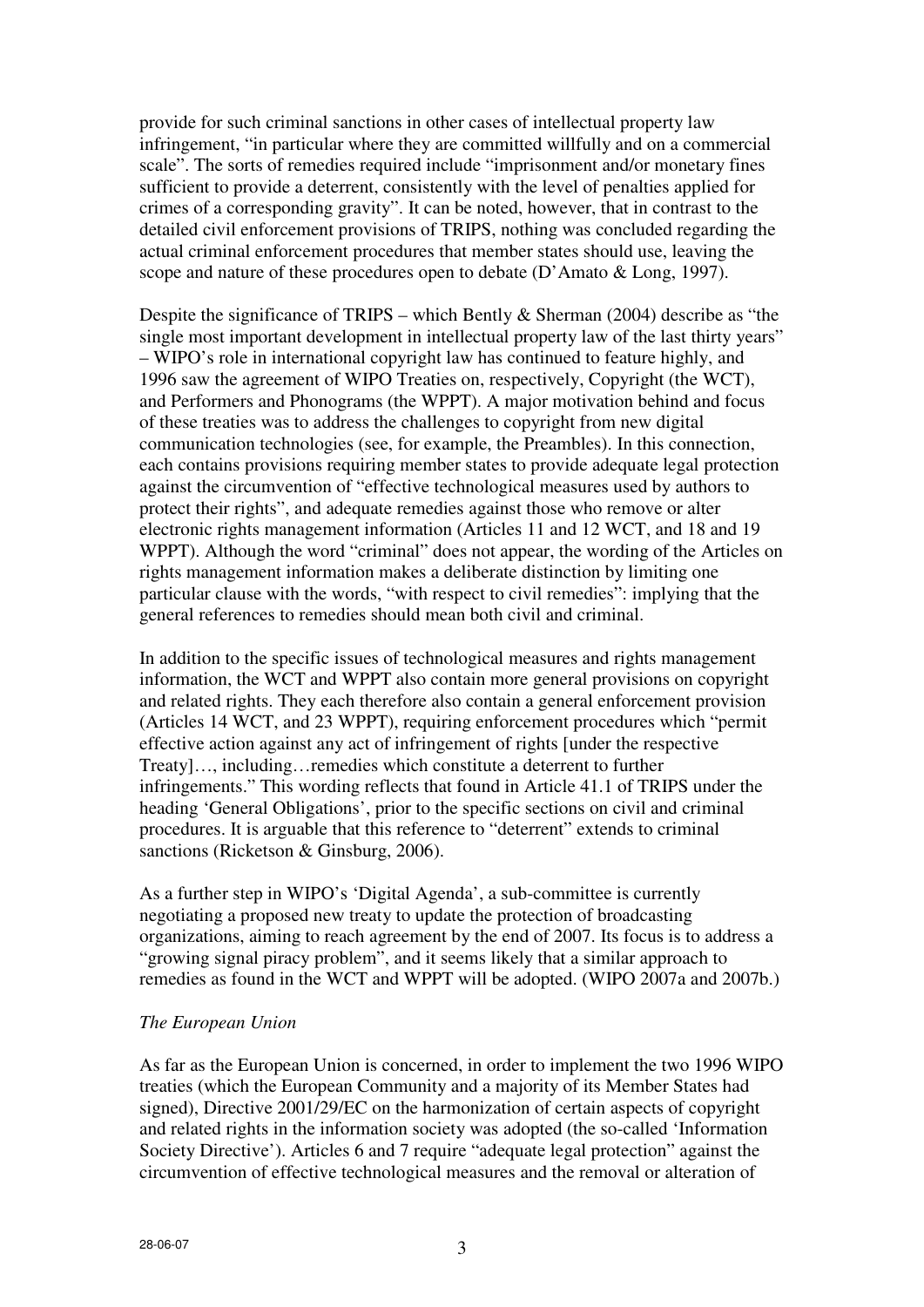electronic rights management information, in terms which mirror the wording of the WCT and WPPT. A general provision on sanctions and remedies for copyright infringement also appears in Article 8, requiring in particular that these be "effective, proportionate and dissuasive". As with the WIPO treaties, there is no express reference to criminalization, although Tritton (2002) notes that the reference to "dissuasive" sanctions would appear to be aiming at punitive or deterrent remedies – which would suggest that they encompass criminal penalties. The UK certainly seemed to think so: the amendments made to its existing copyright law to implement the provisions of the Information Society Directive bring in specific criminal remedies, as we mention below.

When it comes to the enforcement of intellectual property rights more generally, there appears to be a clear policy focus on criminalization. Although Directive 2004/48/EC, aimed at harmonizing the remedies available to intellectual property rights owners across the EU, did not ultimately include the criminal provisions that had originally been drafted, the European Commission has stated that it still believes that they are required in addition to civil sanctions for "an effective fight against counterfeiting and piracy". That directive was accompanied by a declaration that the Commission would revisit this issue (European Commission, 2004), something which it wasted little time acting on. In July 2005 it produced a proposal for a directive specifically on criminal measures aimed at ensuring the enforcement of intellectual property rights, accompanied by a proposal for a Council framework decision to strengthen the criminal law framework to combat intellectual property offenses. The European Parliament approved the draft directive in April 2007; it has then passed to the Council (European Parliament, 2007).

### *National Implementation – the Examples of the United States and the United Kingdom*

In order to illustrate how international commitments have been transposed into national law, we also provide an overview of the position in, first, the United States and, secondly, the United Kingdom.

The North American Trade Agreement, NAFTA, concluded between Canada, Mexico and the United States in 1994, provides in Article 1717 for criminal procedures and penalties for willful copyright piracy on a commercial scale, in terms similar to those found in TRIPS. In addition to imprisonment and monetary fines, sanctions include the seizure, forfeiture and destruction of either infringing goods or any materials and implements which have been predominantly used in the commission of the offense (Foster & Alexander, 1994).

Corresponding provisions can be found in US copyright law. The 1976 Copyright Act (Title 17 of the US Code – 'U.S.C.', §§ 101-810; 1001-1101), as amended from time to time, provides for the granting and regulation of copyright (Halpern, Nard, & Port, 2007). This states that it is a criminal offense to infringe copyright "willfully either (1) for purposes of commercial advantage or private financial gain, or (2) by the reproduction or distribution, including by electronic means, during any 180-day period, of 1 or more copies or phonorecords of 1 or more copyrighted works, which have a total retail value of more than \$1,000" (17 U.S.C § 506(a)). The types and severity of criminal penalties are contained in Title 18 U.S.C. § 2319.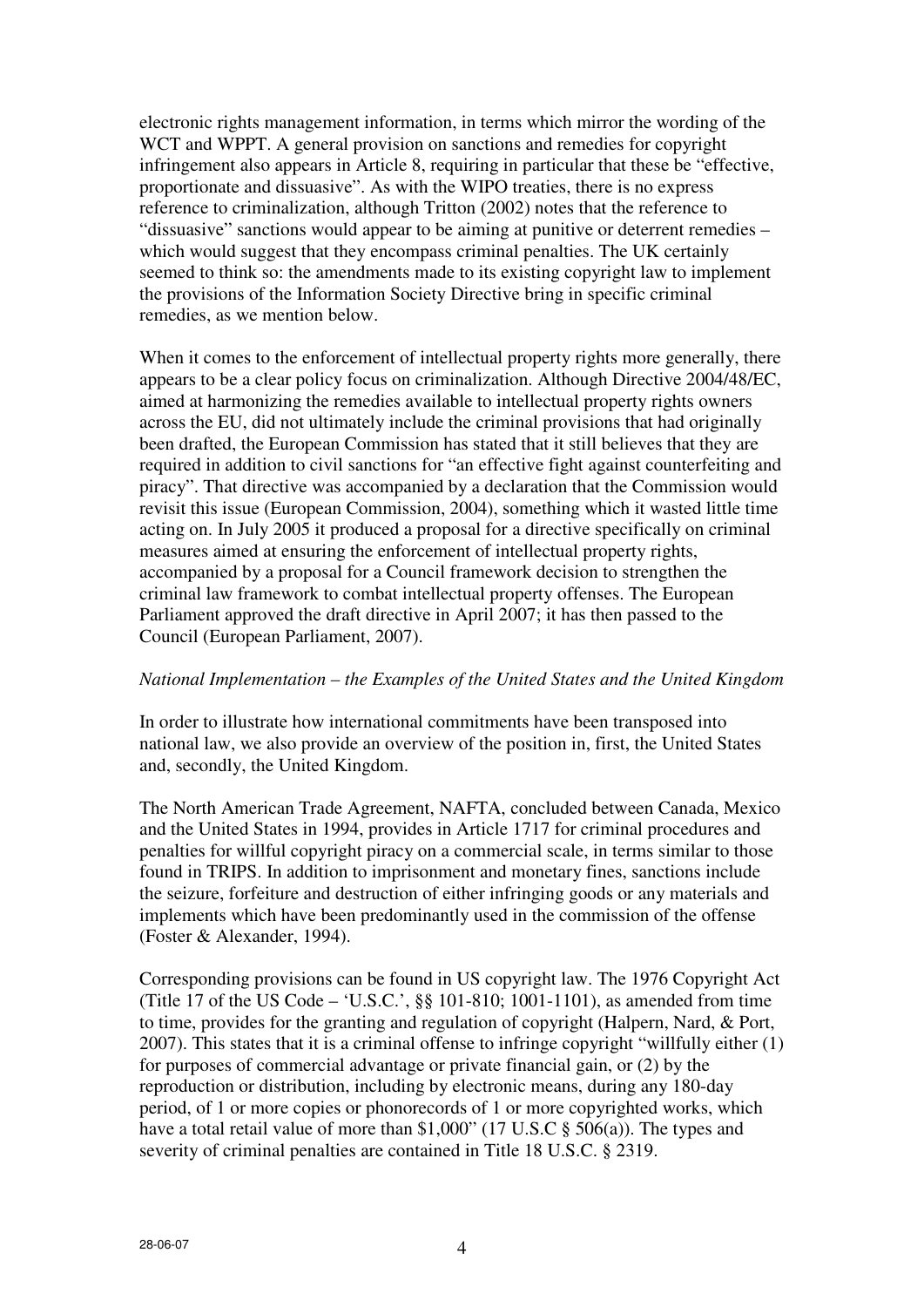It is also a criminal offense, punishable by smaller fines, fraudulently to place a false copyright notice onto a good or to remove a copyright notice, or knowingly to make a false representation of a material fact in an application for copyright registration (17 U.S.C. § 506(c)-(e)).

As regards technological protection measures and electronic rights management information, the Digital Millennium Copyright Act was enacted in October 1998, to implement the 1996 WIPO treaties discussed above by adding a new chapter 12 to the Copyright Act – "Copyright Protection and Management Systems" (17 U.S.C. §§ 1201-1205; Halpern, Nard & Port, 2007). It is a criminal offense, punishable by up to 10 years' imprisonment and a \$1million fine, to circumvent (or assist others to circumvent) copyright protection systems, and to remove or alter copyright management information, "willfully and for purposes of commercial advantage or private financial gain" (17 U.S.C. §§ 1201-2; 1204).

The trend of criminalization of copyright infringements appears to be continuing in the United States. In the Family Entertainment and Copyright Act of 2005, Congress criminalized the acts of recording a motion picture in a movie theater, and distributing a work not then otherwise distributed but "being prepared for commercial distribution" (Halpern, Nard, & Port, 2007). And an Intellectual Property Rights Enforcement Act (IPREA) was introduced in the Senate in February 2007, its aim being to strengthen the management, coordination and effectiveness of domestic and international intellectual property rights enforcement by adopting an approach comparable to that of the USA's Financial Crimes Enforcement Network in relation to money laundering.

Finally in this section we mention the increasing use of criminal penalties in an EU member state, the UK. A general strengthening of the Copyright, Designs and Patents Act 1988 (the CDPA) with further and stronger criminal remedies was effected by the Copyright, Etc. and Trade Marks (Offences and Enforcement) Act 2002, principally to help combat piracy, bootlegging and counterfeiting (Bently & Sherman, 2004). These measures in fact go beyond the commercial copyright piracy requirements of TRIPS, and apply to most acts of copyright infringement, subject to the standards of knowledge required in criminal cases. Furthermore, the 'anti-circumvention' provisions of the 1996 WIPO treaties and the EU Information Society Directive have been implemented so as to make it a specific criminal offense to provide goods or services designed to circumvent effective technological measures (s.296ZB, CDPA).

As in the US, the national focus on criminalization continues. The Gowers Review of Intellectual Property (HM Treasury, 2006), an independent review of intellectual property law jointly commissioned by three departments of the UK government, concluded in December 2006 that "[c]ounterfeit goods and piracy are damaging the UK's creative industries, as well as threatening jobs". Among the Review's recommendations were an increase in criminal penalties for online copyright infringements, to match those in the physical world; and the bringing into force of an amendment to the CDPA to make criminal enforcement of copyright infringement the responsibility of Trading Standards (local administrative authorities). The latter measure takes effect from 6 April 2007, backed up with £5million of new funding and 4,500 Trading Standards officers, and forms part of the strategy of the UK's Intellectual Property Crime Group, set up in 2004 (DTI, 2007).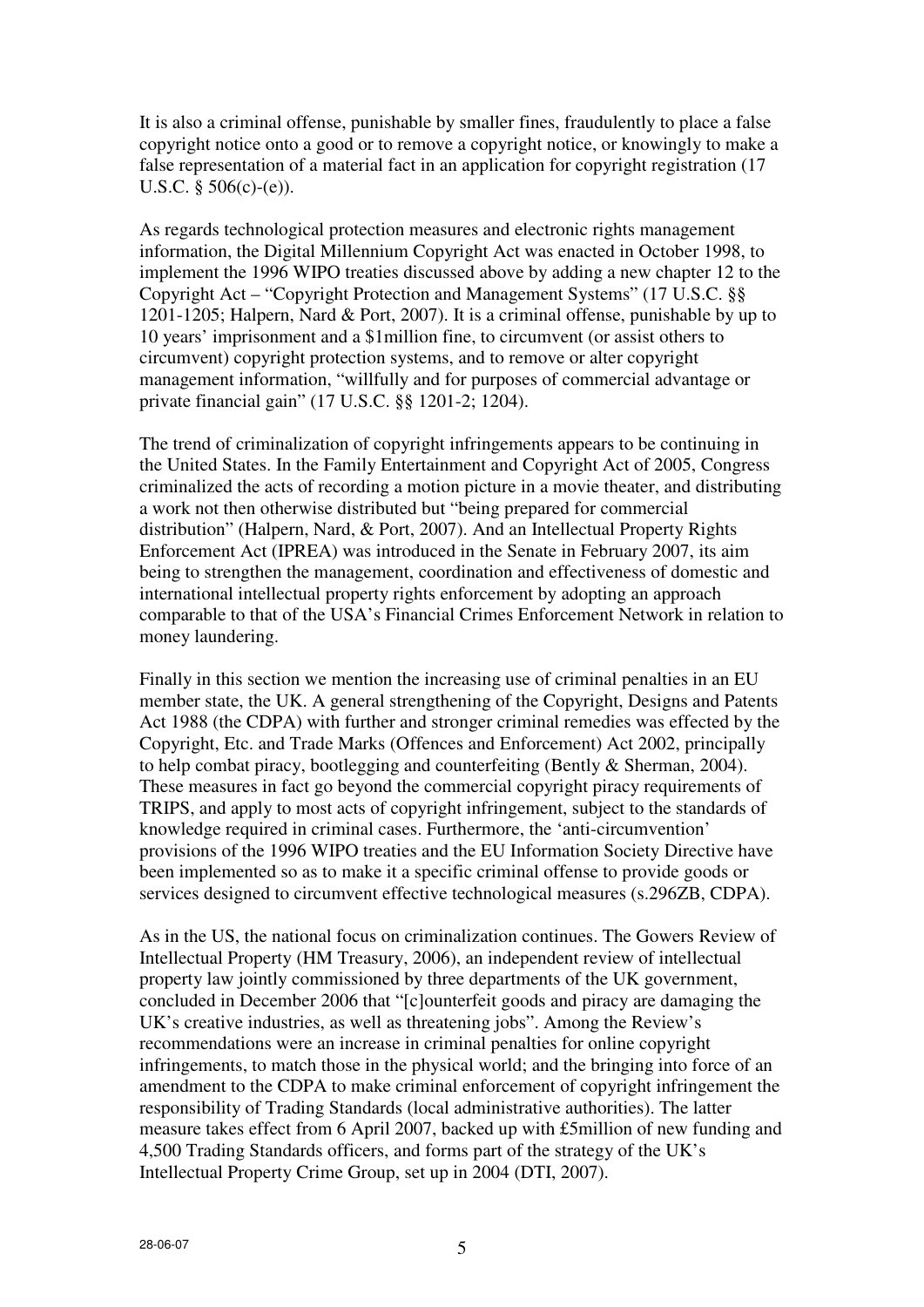National debates about what acts should be criminalized and the penalties for violation are now taking place around the globe as states seek to comply with WIPO, TRIPS, and regional obligations. This paper seeks to add economic understanding to those debates by exploring incentives and disincentives for enforcement of criminal laws on copyright when they are enacted.

## **The Economics of Law Enforcement**

The theory of optimal law enforcement explores issues of rationality in using enforcement as a deterrent to criminal behavior (Polinsky & Shavell, 2000). Strength of penalties and the credibility of the enforcement threats are central to compliance with law (Becker, 1968; Boadway, Marceau & Marchand, 1996). Governments must credibly commit to enforcement or potential criminals will take it into account when choosing whether or not to engage in crime (Baker & Miceli, 2005), despite the fact that enforcement involves both fixed and variable costs to the state (Polinsky & Shavell, 1992). The strength of enforcement and commitment to continue enforcement thus affect the willingness of individuals to breach legal prohibitions.

This research explores issues of optimal expenditures of public funds and effort into enforcement. Public finance economists have contributed some models for optimal enforcement agency expenditures (Slemrod & Yitzhaki, 1987) and public policy decisions on projects and expenditures are increasingly made on the bases of costbenefit analyses that balance total expected costs of a project or activity against total expected cost (Freidman, 2002; Boardman, Greenberg, Vining, & Weimer, 2005). These analyses are a form of economic accounting that expresses costs and benefit in monetary terms and thus adds more rationality to decisions on public expenditures.

Even when formal analyses are not conducted prior to decisions, policy makers typically make a mental assessment of the perceived benefits and costs before making expenditure decisions. This rationality is based on incentives and disincentives to make any or specific levels of expenditures.

Also playing roles in decisions to expend funds on enforcement of copyright are domestic political considerations, particularly pressures resulting from tradeoffs of expenditures for other criminal enforcement or other public expenditures. This is a significant factor because as Stigler has noted, the goal of enforcement "is to achieve that degree of compliance with the rule of prescribed (or proscribed) behavior that the society believes it can afford" (Stigler, 1970:526).

Apprehension, prosecution, and punishment are costly so there are some incentives for governments to avoid enforcement costs or, at least, the costs of over-enforcement that achieve no significant increase in compliance.

### *Incentives and Disincentives for Copyright Enforcement*

For nations a major incentive for enforcement is to ensure they receive the economic benefits of copyrights. As a result, nations in which copyrights make important contributions to their economies have incentives to enforce in order to preserve or improve those contributions through domestic enforcement. Further, nations that are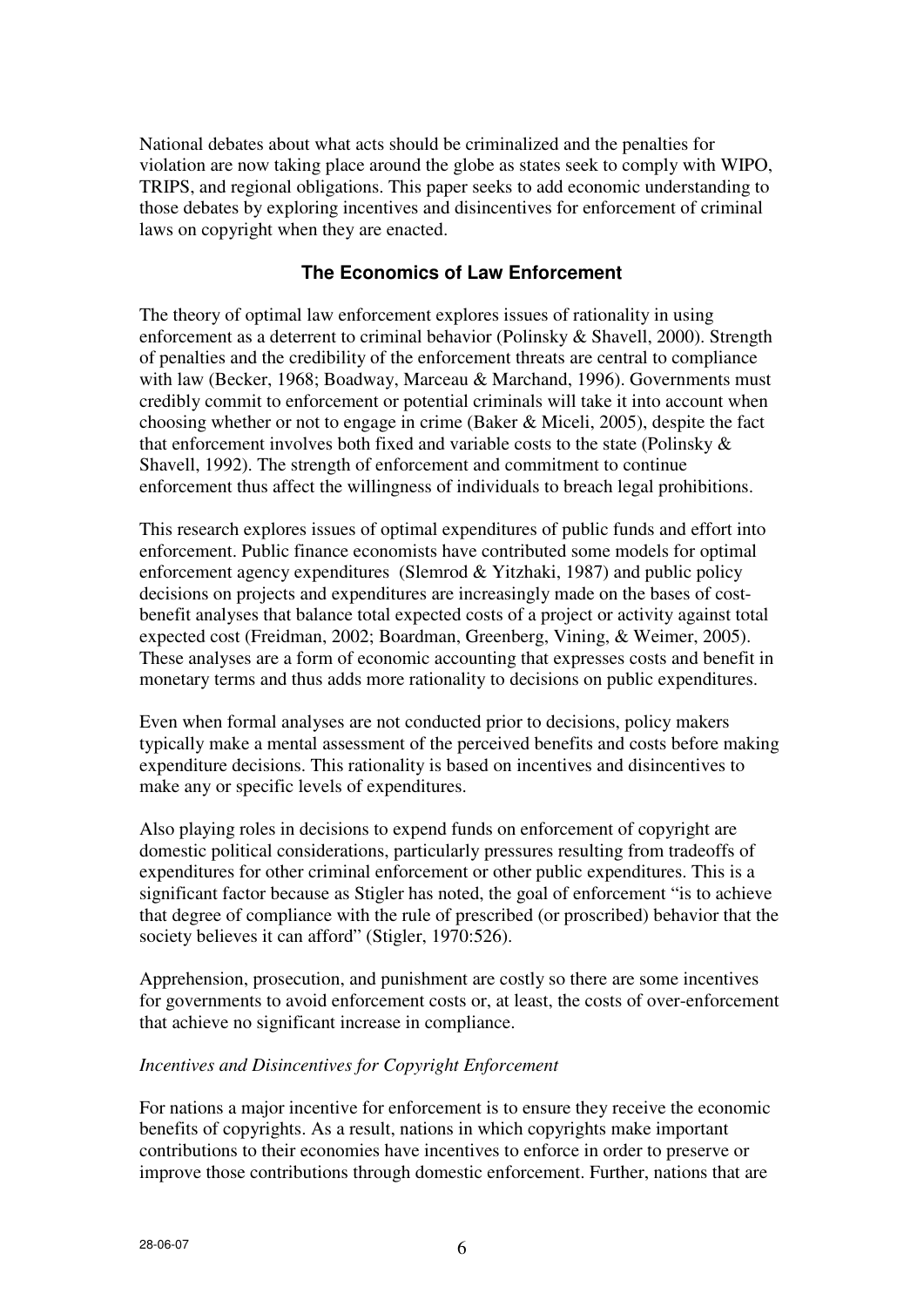the primary beneficiaries of foreign rights payments have incentives to seek strict enforcement in foreign jurisdictions

It is efficient for a nation's enforcement costs not to exceed the lost value from infringement. The total lost value includes lost domestic value plus lost value of foreign rights payments. Domestic policy makers in various jurisdictions, however, only have strong incentives to enforce up to the level of the domestic value lost because this is where the social costs of copyright infringement end for the specific nation. There are thus fewer incentives for enforcement when lost value added to the national economy is low because the bulk of the lost value is accounted for by license payments that were not made to firms in other countries.

For nations that have a negative balance of trade in copyright payments (i.e., most copyrights are foreign owned), the domestic incentives are thus limited. It has been shown that the incentives to enforce rise when foreign IP rightsholders make provision for sharing profits from licenses, engage in foreign direct investments, and use other arrangements that promote domestic economic growth (Vishwasrao, 1991<sup>2</sup>).

Domestic policy makers have some incentives to enforce to minimal levels required by international agreements so as to be seen as in compliance with international obligations. Enforcement compliance can be sought through the World Trade Organization (WTO) when inadequate enforcement exists. However, the cost of that effort is high in temporal and monetary and would be sought in only in the most egregious cases. If a country has basic enforcement efforts in place and its performance is average, there is almost no threat of concerted action against it. Thus the international threat is not particularly strong for most nations.

Although many copyrights and related rights can be infringed, governments have incentives to primarily enforce rights that most effect national GDP. In the short-term they may conduct activities aimed at bringing compliance with other rights, but most enforcement will be directed against activities that bring the greatest harm of the national economy.

Many nations face a particularly thorny problem. Although countries do not reap an economic benefit from murder, tax evasion, and other crimes, they may receive benefits in terms of value added to the economy and employment through illicit production and sale of copyrighted materials. This value may or may not be higher than the value added and employment achieved through strict enforcement. Similarly some countries benefit significantly in terms of information and knowledge development through the illicit use of informational and scientific materials. There is thus a social gain from the use.

Another aspect of national policy is the perception of its efficacy by its own citizens. If there is only weak support for enforcement, strong enforcement will generate little political support. At times there is strong outright opposition to enforcement and strong enforcement can create a domestic political backlash against policymakers and

 $\overline{a}$  $2$  This study involved patents, but the same incentive logic applies to copyrights.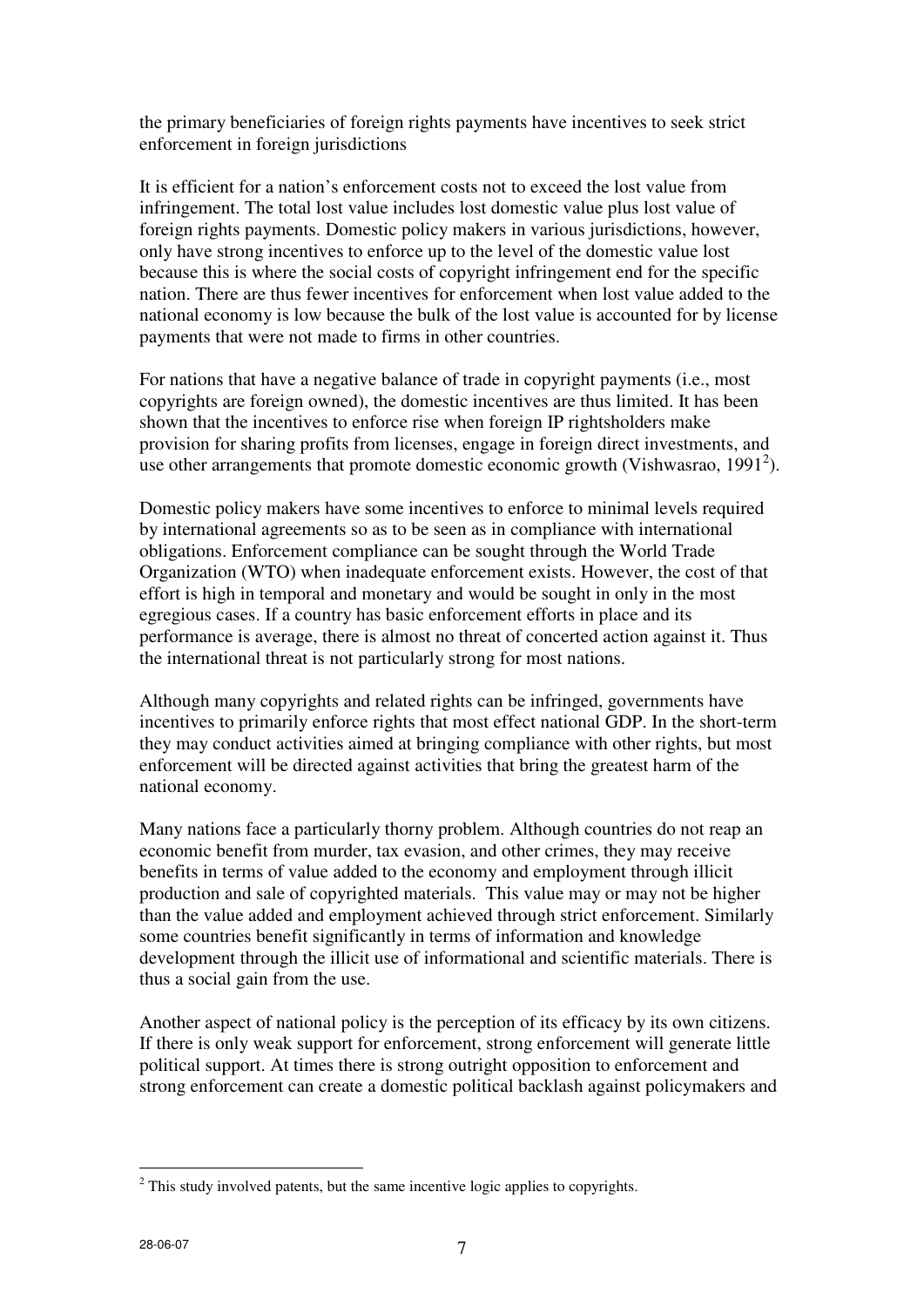law enforcement officials.<sup>3</sup> Thus, officials must balance international and national political pressures regarding enforcement.

## **A Model of Optimal Copyright Enforcement**

For modeling optimal enforcement, three "actors" are relevant: the international community, the country (nation), and the citizens of that country.

The international community can affect the size of the punishment,  $\theta$ , if the international treaty is not upheld in an individual country

The country can affect its citizens through the choice of public policy,  $\sigma$ , where  $\sigma$ is the proportion of resources spent on reducing the profitability of illegal activities while  $\lambda = 1 - \sigma$  is the proportion spent on increasing the profitability of legal activities. The nations are assumed to be benevolent and trying to maximize the GDP which is equal to the output of legal activities  $y_L$ . This formalization makes it possible to see  $\sigma$  as a tax levied on legal production and consumption used for the enforcement of copyright laws.

The citizens (consumers and producers of illicit copies) want to maximize their utility, *U*, and can decide upon the time they spend on illegal activities,  $\iota$ , and the time they spend on legal activities, *L*, where  $i + L = 1$ .

If the model is deterministic the threat to punish will be sufficient to ensure compliance under homogeneity of nations and certain parameter restrictions. The problem in question is of course due to the heterogeneity of the nations. Their decision on whether or not to act in accordance with the treaty or not is based on three factors: An exogenous and constant cost of complying with the international treaty, *C*, punishment if abstaining from complying with the international treaty,  $\theta$ , a gain from complying with the international treaty,  $\overline{B}$ , and the net effect of the home economy,  $\pi$ , due to changes in the public policy. If  $B - C + \pi > 0$  then there is no need to threaten the nation with punishment since they will comply. So the interesting case is when  $B - C + \pi < 0$ . If  $B - C + \pi < 0$  then the nation will only comply if  $B - C + \pi < \theta$  , i.e. if they lose more by not enforcing the treaty. Assume for simplicity that *C* and  $\theta$  are constant for all nations and that only that *B* and  $\pi$ differ. Further assume that it is not possible for the international community to monitor the effort,  $\sigma$ , of the nations but only the level of illegal activities,  $\iota$ , in the nation. If  $\iota \leq \bar{\iota}$  then  $\theta = 0$ ; if  $\iota > \bar{\iota}$  then  $\theta > 0$ . If  $\theta$  can be set at any level it will always be possible to force compliance so we need to set an upper limit on  $\theta$ called  $\bar{\theta}$ . This seems reasonable given the limited possibilities to punish nations.

Let us assume a linear utility function,  $U = c_1 + c_2$ , where consumption is equal to the amount produced,  $c_i = y_i$  and  $c_i = y_L$  but with decreasing marginal returns to

 $\overline{a}$ 

 $3$  Governments' main objective function is maximising welfare in the country or staying in power. For this paper we assume (naive as it may be) the former but there can be debate on the issue. One could perhaps argue that one of the best ways for a government to stay in power is by assuring a high level of welfare in the country, thus a maximising GDP would then also maximize their possibility to stay in power.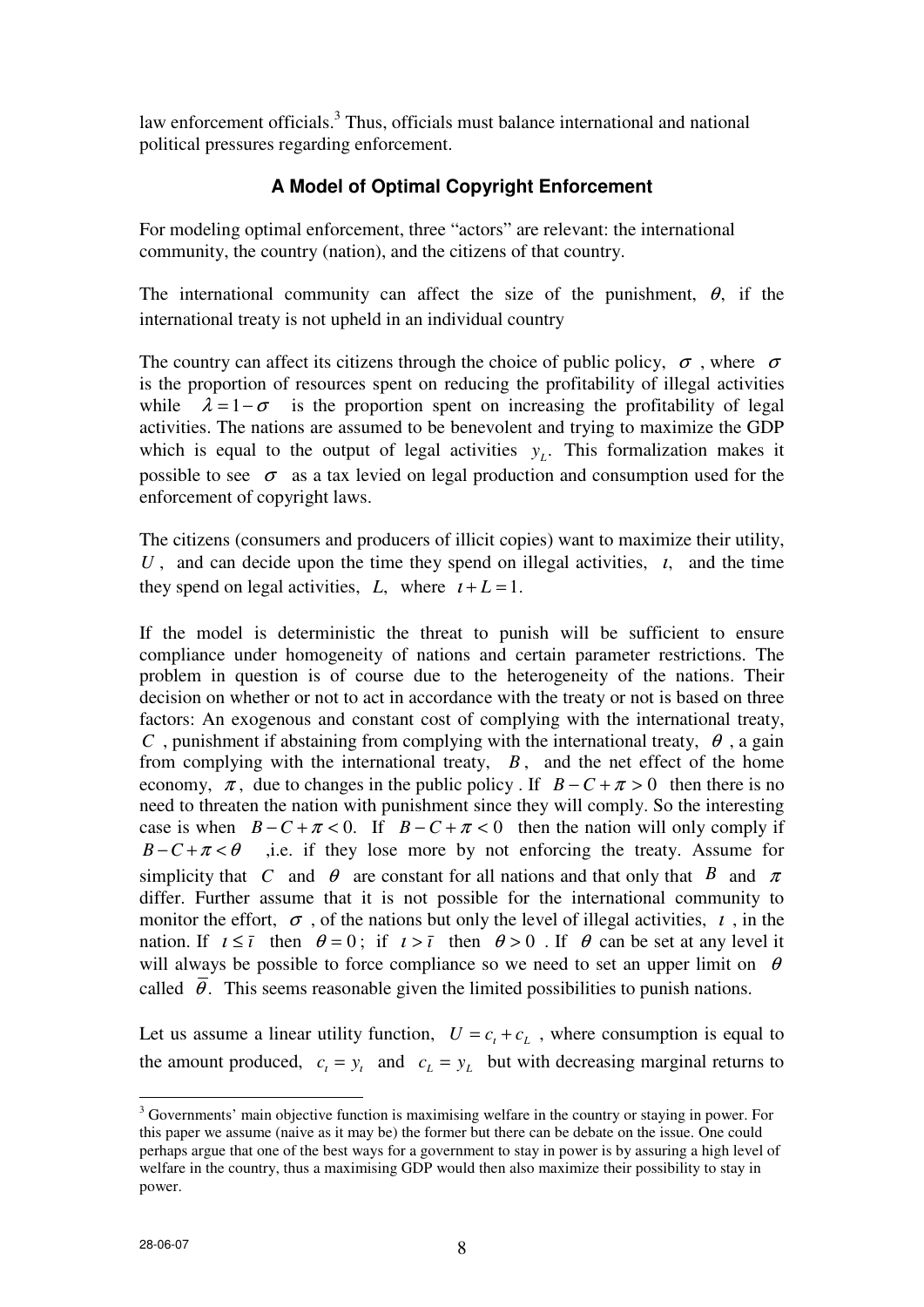illegal activity,  $y_i$ , for increasing *t*, and legal activity,  $y_L$  for increasing *L*. The production functions for legal and illegal goods are as follows

$$
y_{i} = f(t, \sigma), \quad f'(t) > 0 , \quad f''(t) < 0 , \quad f'(\sigma) < 0 , \quad f''(\sigma) \le 0
$$
 (1)

$$
y_L = g(L, \sigma, I) , g'(L) > 0 , g''(L) < 0, g'(\sigma) < 0 , g''(\sigma) \le 0
$$
 (2)

The return on the illegal activity is negatively related to the amount of resources spent on enforcing the international treaty, while the production of legal activities is positively related to the amount of resources spent on increasing the profitability of legal activities, and thus it is negatively related to  $\sigma$  since  $\lambda = 1 - \sigma$ . We further assume that the total amount of illegal activity,  $I = \sum_{i=1}^{N} t_i$ , has a negative impact on the production of the legal good. People consume less of the legal good if more of the illegal good is produced. Since the negative effect on legal production is due to the total amount of illegal activity there will be an over production of the illegal good in the economy. The individuals are not internalising the total negative effect that their illegal action has on society. The level effect of this negative externality will probably differ between countries where the effect will be greater if the illegal good is a close substitute for the legal good. The individuals will allocate their time so that the marginal return per time unit spent is equal between the two activities.

$$
\frac{\partial f(t,\sigma)}{\partial t} = \frac{\partial g(L,\sigma, I)}{\partial L}
$$
\nwhere  $\frac{\partial f(t,\sigma)}{\partial t}$  is the marginal return on time spent on illegal activities,  $MR_t$  and  $\frac{\partial g(L,\sigma, I)}{\partial L}$  is the marginal return on time spent on legal activities,  $MR_t$ .

It has been assumed that the negative externality is not taken into account at all by the individuals, this is reasonable unless the economy contains very few individuals (see footnote 4 for a short discussion). This utility function together with the production functions thus incorporates the fact that individuals spend both time and money on illicit uses of copyright material.

#### *Illustrative example*

Assume the following production function specification

$$
y_{ii} = \sqrt{(1 - \sigma)} \sqrt{l_i}
$$
 (4)

$$
y_{Li} = \sqrt{L_i - \alpha \sum_{i=1}^{n} t_i + \sqrt{(1 - \sigma)}} \sqrt{L_i - \alpha \sum_{i=1}^{n} t_i}
$$
 (5)

then the utility function becomes

$$
U_i = \underbrace{\sqrt{(1-\sigma)}\sqrt{l_i}}_{1} + \underbrace{\sqrt{l_i - \alpha \sum_{i=1}^{n} l_i}}_{2} + \underbrace{\sqrt{(1-\sigma)}\sqrt{l_i - \alpha \sum_{i=1}^{n} l_i}}_{3}
$$
(6)

We get the following properties:

First term RHS (6): The value  $(1 - \sigma)$  represents the public policy's impact on the return of production of the illegal good; it could be seen as the value of production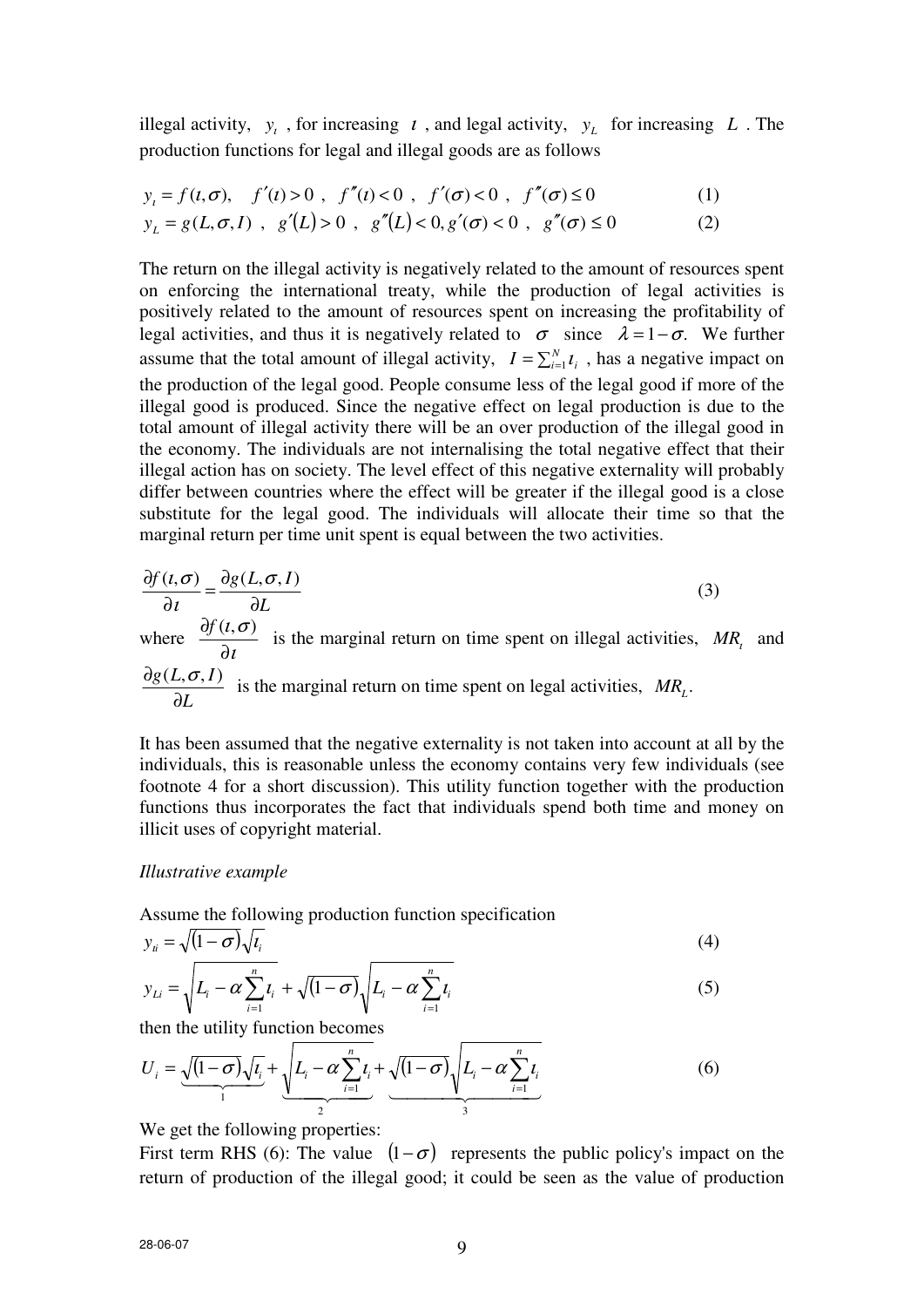discounted by risk of getting punished. As the public policy gets tougher on criminal activity, the discounted value of illegal production decreases.

Second term: The production of legal goods, where there is a negative effect on legal productions due to the nation aggregate of illegal activity. The  $\alpha$  is a state variable that is greater in countries where the illegal activity is more damaging on the production of legal activities. It would probably be greater in countries with a high level of production of copyright protected material than in countries with less production. The extreme case is with a  $a = 0$  meaning that there are no negative effects on legal production.

Third term: This is the added return on legal production that is due to the public policy.

We can rewrite () in the following way  
\n
$$
U_i = \sqrt{(1 - \sigma) t_i} + \sqrt{(2 - \sigma)(1 - t_i) - \alpha I}
$$
\n(7)

where  $I = \sum_{i=1}^{n} i_i$  and use has been made of the fact that  $L_i = 1 - i_i$ . This term would be seen as exogenous<sup>4</sup> by the consumers although it is actually determined endogenously by the consumers' decision (as any negative externality).

### The Analytical "Results"

If the there are more resources used to enforce the international treaty the return on illegal activities will decrease. But the amount of time spent on  $\hat{i}$  depends also on the marginal return of the alternative, namely the legal activity. If the marginal return of one activity increases relative to the other the amount of the other will decrease. If the scarce resources of the government must be reallocated from areas which make the inhabitants more productive in the legal activity to fight the illegal activity then, even though the marginal return of illegal activity decreases, this reallocation of resources also reduces the marginal return of legal activities. If the reduction in *MR<sup>L</sup>* is greater than the reduction in  $MR<sub>i</sub>$ , then the amount of time spent on the illegal activity will increase even though the return has gone down. This is due to the fact that it is the relative relation between the two marginal return that is important. This would mean that even if the government wants to decrease the amount of illegal activities it can not do so and thus they will be punished by the international community although they actually invested money in stricter enforcement. It is of course also possible that the government does not engage in reallocation of available resources but chooses to collect the resources needed for the increased monitoring through higher tax rates. The effect discussed above will still remain possible, since the tax will lower the return of legal activities.

 $\overline{a}$ 

<sup>&</sup>lt;sup>4</sup>To be precise they incorporate the negative effect  $\alpha$ , when in reality the effect is  $N\alpha$ .  $\frac{\alpha}{N\alpha}$ α  $\frac{\partial}{\partial \alpha}$  is

thus part of the total effect that the individual actually takes into account. As N becomes large we can say that the individual does not take into account the negative effect of an increase in illegal production.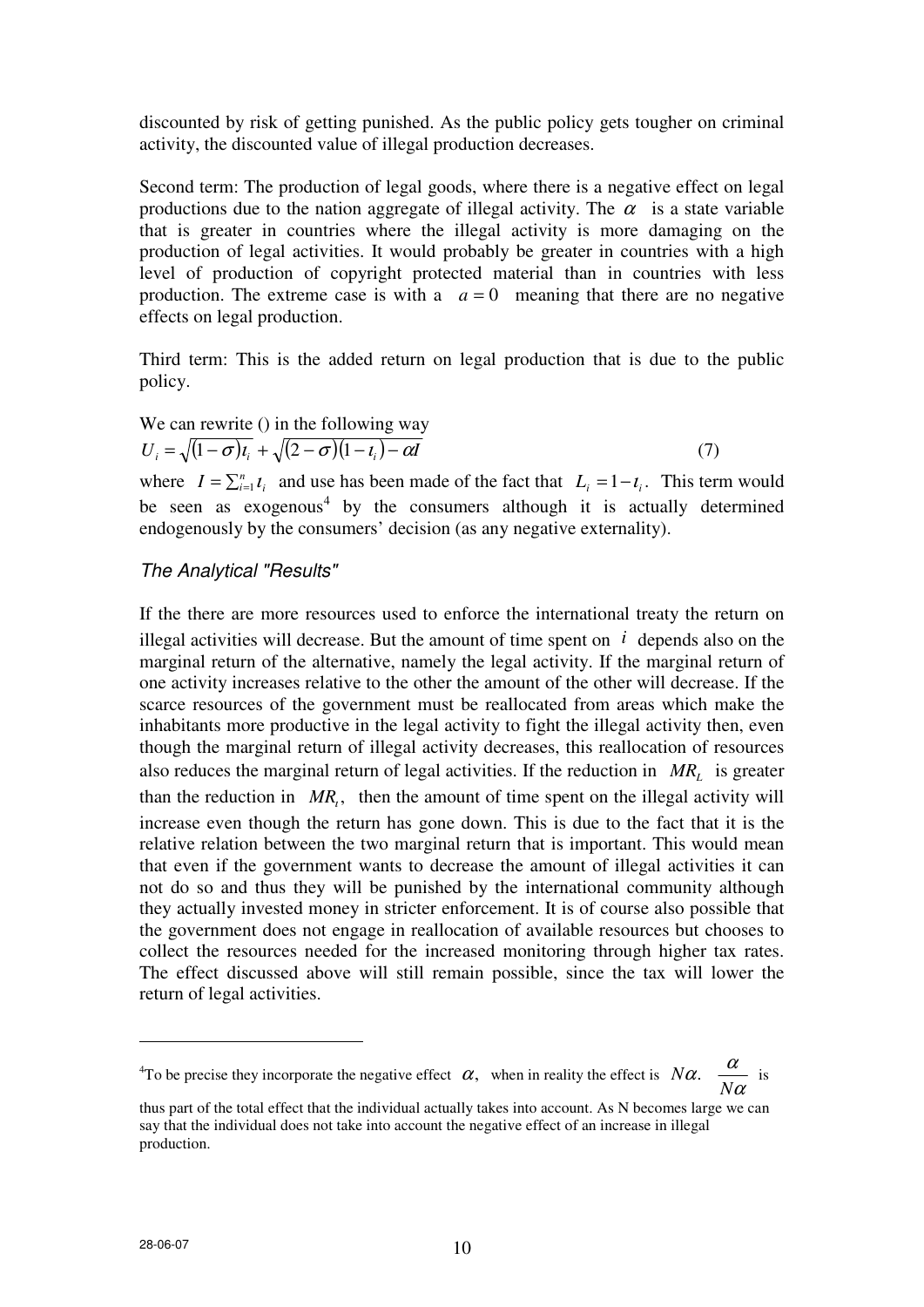So if

$$
-\frac{\partial^2 g(L,\sigma,t)}{\partial L \partial \sigma} > -\frac{\partial^2 f(t,\sigma)}{\partial t \partial \sigma}
$$
(8)

then attempts to lower  $i$  through stricter enforcement will have the opposite effect: people will actually spend more time on illegal activities. Further the economy will see a slump in the GDP if government chooses to enact stricter enforcement measures due to less legal production. While if

$$
-\frac{\partial^2 g(L,\sigma,t)}{\partial L \partial \sigma} < -\frac{\partial^2 f(t,\sigma)}{\partial t \partial \sigma} \tag{9}
$$

there will be a decrease of illegal activities but the effect on GDP is still ambiguous. It depends on whether the increase in the amount of time spent on legal activities, L, is enough to cancel the decrease in production due to the lower marginal return,  $g'(L)$ . If the government's allocation from the start was optimal given the goal to maximize GDP, it will by definition not be possible for the government to increase GDP through any changes in the public policy. Thus there is a decrease in illegal activity but at the cost of a decrease in GDP. If the net negative effect of the decrease in GDP and positive benefit of complying with the international treaty is greater than the punishment  $\theta$ , the government will choose to violate the international treaty. This may occur because they benefit from value added to the economy and employment created through appropriation of copyrighted materials. This value may or may not be higher than the value added and employment achieved through strict enforcement.

*i N*  $\sum_{i=1}^{n} U_i$  could be seen as the "real" GDP of a country including both the formal and

informal sector. For a country with a small negative externality of illegal production on legal production (countries with a small media sector) this means that there are positive effects from producing illegal goods. For a greater externality (a large  $\alpha$ ) the negative effect of illegal production may be so large that there is a need of government intervention. If this is the case  $\pi > 0$  and there will be no need for any international treaty since it is in the best interest of the nation to enact its own laws.

#### *Summary*

There are four possible scenarios (1, 2i, 2iia, 2iib):

Scenario 1) If  $B - C + \pi > 0$  the country will comply and gain from it

Scenario 2) If  $B - C + \pi < 0$  there are two subcases of 2)

Scenario 2i)  $-\frac{\partial g(z, \sigma, t)}{\partial L \partial \sigma} > -\frac{\partial f(z, \sigma, t)}{\partial L \partial \sigma}$ ι σ σ  $\sigma_{l}$  $\partial u$  $> -\frac{3}{6}$ 9Γ9 ∂ −  $\partial^2 g(L, \sigma, t)$   $\partial^2 f(t, \sigma)^2$ *L*  $\frac{g(L,\sigma,t)}{g(L,\sigma,t)} > -\frac{\partial^2 f(t,\sigma)^2}{g(L,\sigma,t)}$ , the country can not lower the *l* by

stricter enforcement and will thus choose to change nothing and violate the international treaty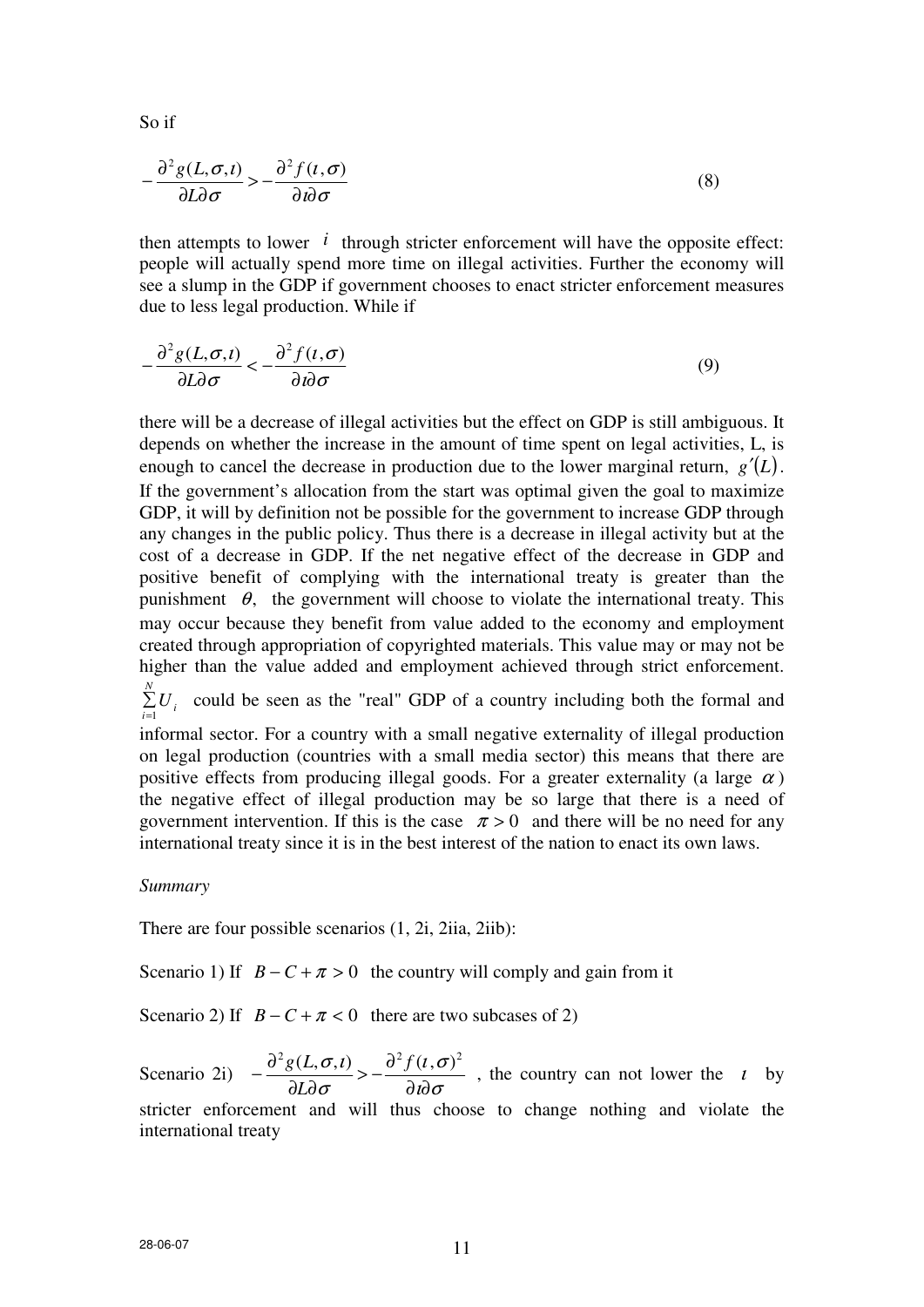Scenario 2ii)  $-\frac{\partial^2 g(L,\sigma)}{\partial \Sigma} < -\frac{\partial^2 f(i,\sigma)^2}{\partial \Sigma}$ σ σ σ σ  $\partial i\partial$  $\leq -\frac{\partial}{\partial}$ ∂ ∂ ∂ − *i f i L*  $g(L,\sigma)$   $\langle -\frac{\partial^2 f(i,\sigma)^2}{\partial L^2}, \text{ the country can lower } t \text{ by stricter}$ enforcement but will experience a slump in GDP; there are then two further subcases of ii) a and b

a) The negative effect of the slump in GDP and the net external effect of complying with the treaty  $(B - C)$  is greater than the punishment so the government violates the treaty  $(|\pi + B - C| > \theta)$ .

b) The net negative effect of the slump in GDP and the net external effect of complying with the treaty is smaller than the punishment so the government complies with the treaty  $(|\pi + B - C| \le \theta)$ .

#### *Example*

Please note that the chosen specification of the production function implies that case 2i is non existent, i.e. it is possible to lower the level of illegal activity in the country to zero. As usual with these type of problems we use backward induction to solve the problem. We first find the optimal choice of  $\iota$  and  $\iota$  for the citizens given the public policy  $\sigma$ . Then, given the response functions of the citizens, we maximize the objective function of the nation given the constraints imposed by the international community.

*Specification of Production Function* 

$$
y_{ii} = \sqrt{(1 - \sigma) t_i} \tag{10}
$$

$$
y_{iL} = \sqrt{(2-\sigma)L_i - \alpha \sum_{i=1}^{n} l_i}
$$
\n(11)

*Start with Consumer's Problem* 

$$
\begin{aligned}\nMax \quad U_i &= c_{ii} + c_{ii} \\
U \sin g \text{ the fact that } \quad L = 1 - t \quad \text{we can rewrite the utility function in the following way} \\
U_i &= \sqrt{(1 - \sigma) t_i} + \sqrt{(2 - \sigma)(1 - t_i) - \alpha \sum_{i=1}^n t_i} \tag{12}\n\end{aligned}
$$

the first order condition yield

$$
t^* = -\frac{1-\sigma}{-5\alpha+2\sigma+3\alpha\sigma-2\alpha^2+\alpha^2\sigma-3}, \quad 0 \ge t^* > 1 \text{ if } 1 \ge \sigma \ge 0
$$

Given the discussion in footnote 4 we can approximate  $i^*$  with  $-\frac{1-\theta}{\pi}$ .  $2\sigma - 3$ 1 −  $-\frac{1-\ }{2\sigma}$ σ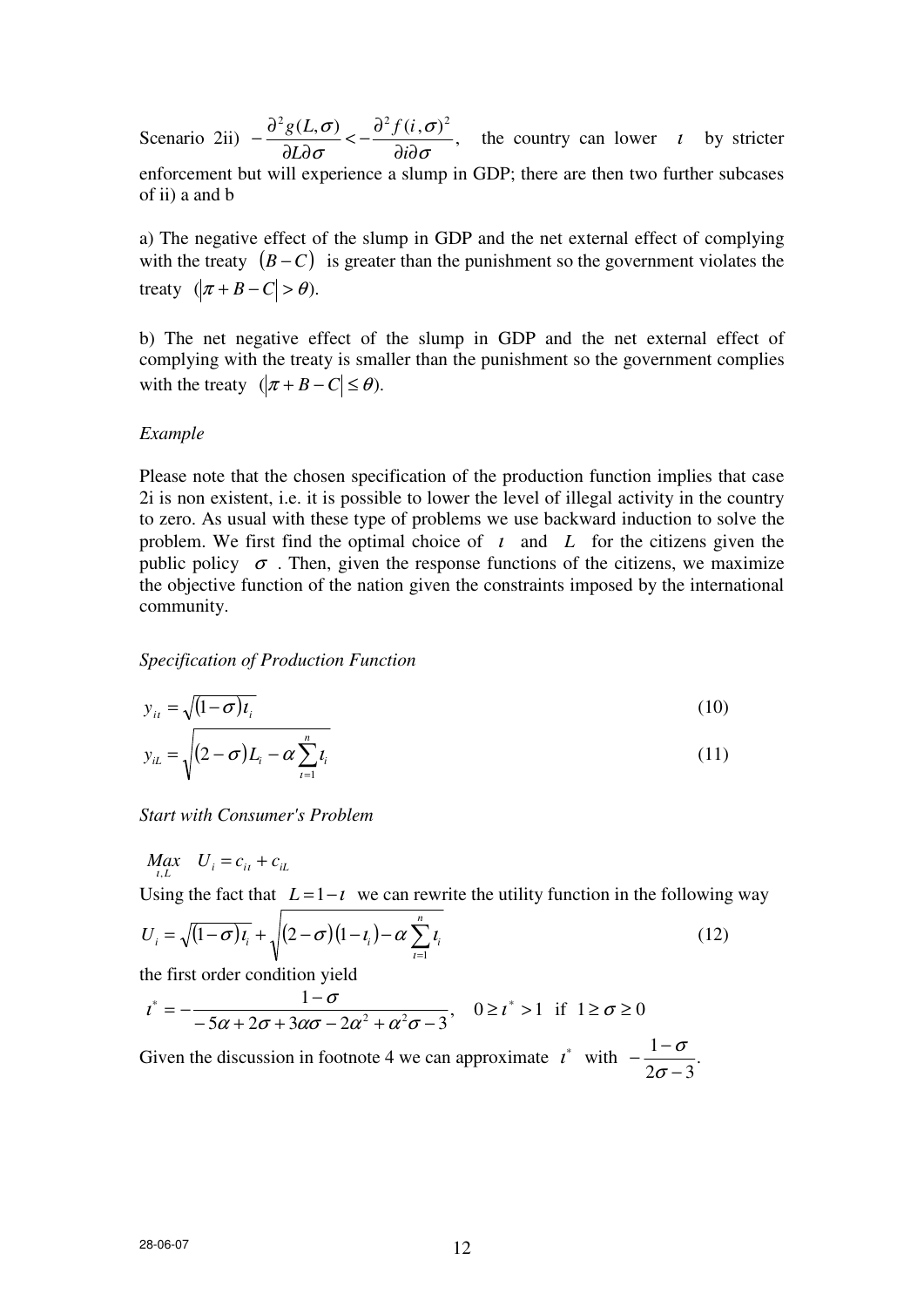

Figure 1

*The Nation's Problem* 

*<sup>L</sup> Max y* σ *s*.*t*.  $2\sigma - 3$ 1 − −  $l =$ σ  $l = -\frac{1-\sigma}{2}$  $l \leq \overline{l}$  $\sigma \geq 0$  $\sigma \leq 1$ 

Where the first constraint is the response function of the citizens given the nation's choice of policy and the second is the international community's maximum level of allowed illegal activity. The solution to this problem does not necessarily have an interior solution nor is the optimal solution necessarily continuous in sigma. What is obvious here as stated earlier if course that if a public policy focused on reducing piracy is actually better for the nation's economy then it will be implemented with or without an international community. The discontinuity means that the nation gets the following reaction correspondence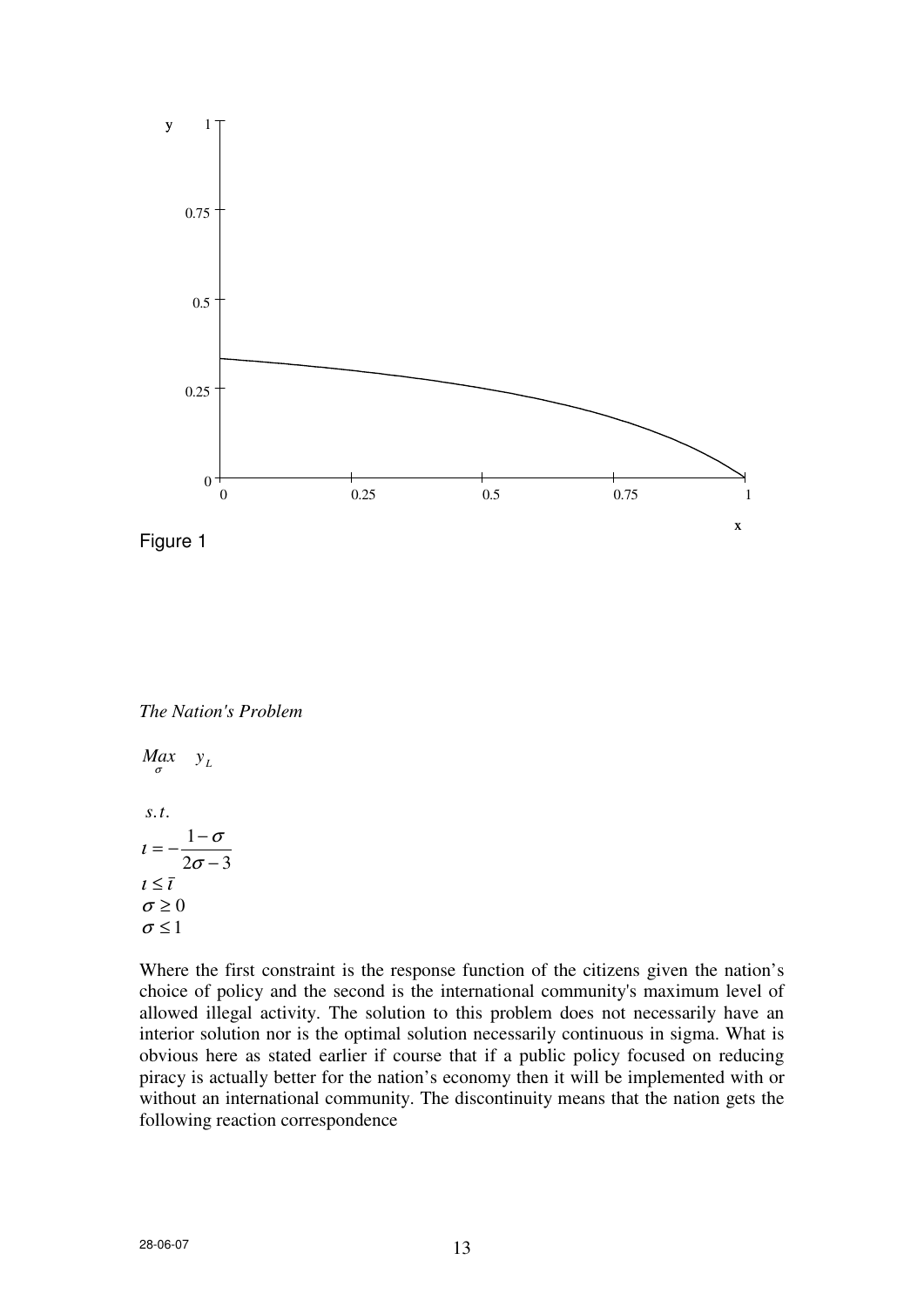$$
R(\vec{t}) = \begin{cases} \n\sigma = 0 & \text{if } \left(t^* \leq \bar{t}\right) \vee \left(y_L \mid \sigma = 0 > y_L \mid \sigma = 1\right) \\ \n\sigma = 1 & \text{if } \left(t^* \leq \bar{t}\right) \vee \left(y_L \mid \sigma = 0 \leq y_L \mid \sigma = 1\right) \\ \n\sigma = \sigma_R & \text{if } \left(t^* > \bar{t}\right) \vee \left(y_L \mid \sigma = \sigma_R > y_L \mid \sigma = 1\right) \\ \n\sigma = 1 & \text{if } \left(t^* > \bar{t}\right) \vee \left(y_L \mid \sigma = \sigma_R < y_L \mid \sigma = 1\right) \n\end{cases}
$$

Where  $i^*$  signifies the level of illegal activity chosen by the citizens when a nation maximizes with respect to only the first, third and fourth restriction and  $\sigma_R$  signifies the lowest level of  $\sigma$  that makes the second restriction bind with strict equality. Thus the two top most case are valid when the second restriction is non binding, i.e. the optimal choice of public policy so as to maximize GDP also implies that the international treaty is honored. If all countries were in this group there would be no need for the creation of any international treaty. The third and fourth line arise when all restrictions bind i.e. the optimal choice of policy so as to maximize GDP would imply that the international treaty is broken. The third line represents the case when the choice of public policy is chosen such that the amount of illegal activity is just taken down to the international accepted level and the fourth line represent the case where it is better for the country to have the strictest type of policy  $(\sigma = 1)$  if they have to interfere in the market. The convexity of  $y_L$  implies that the optimal choice of  $\sigma$  will be one of two extreme values. For the first two lines the extreme values are 0 and 1 and for the third and fourth lines they are  $\sigma_R$  and 1.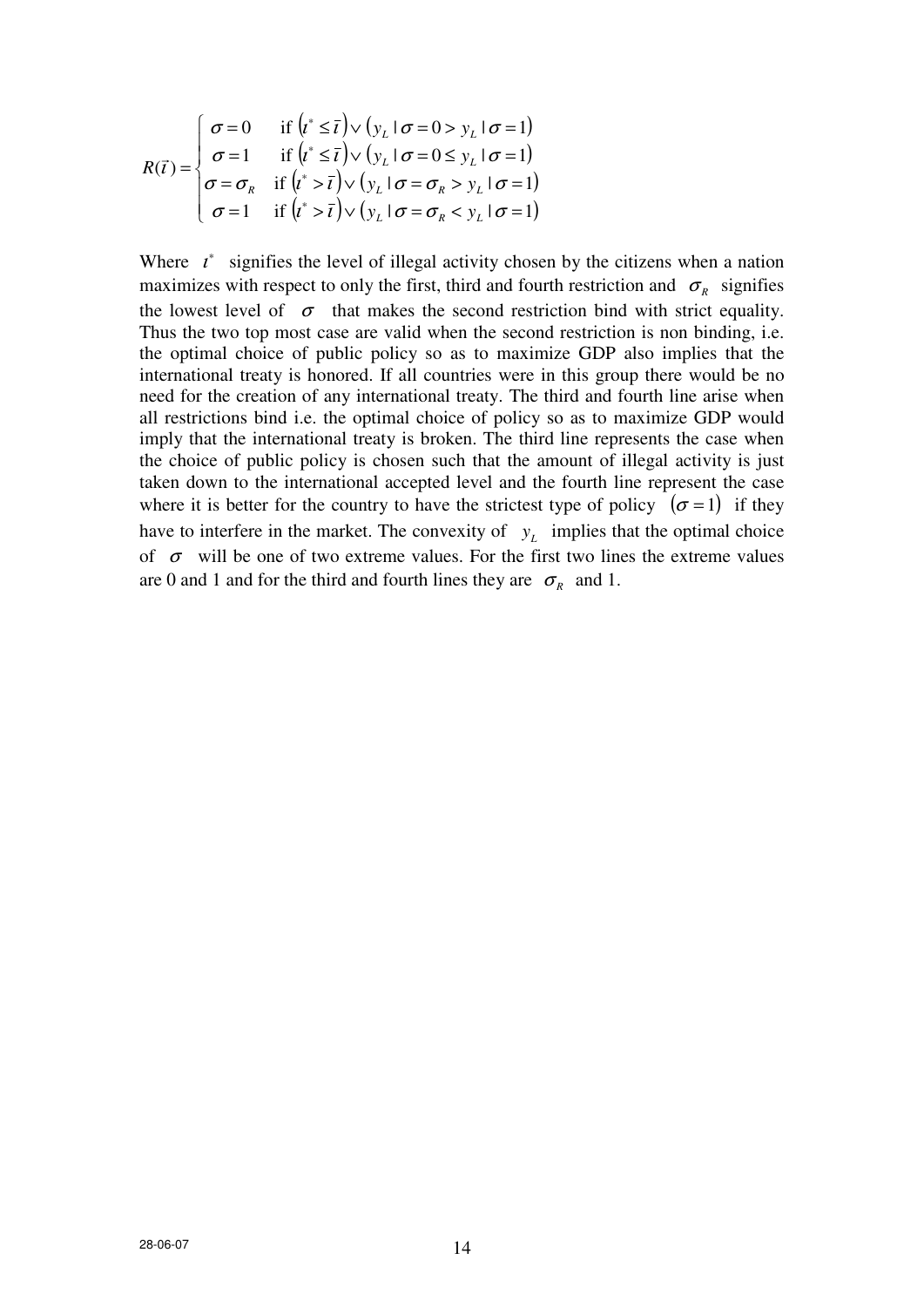

Figure 2

In figure 2 we can see a graphical illustration of how to create the response correspondence. The top most part shows the response function of the citizens while the bottom part shows the relationship between the public policy and level of GDP. The different curves correspond to different levels of  $\alpha$  with the upper curve having the lowest level of negative externality from illegal production. If  $\bar{i} = 0.3$  then even if the nation chooses  $\sigma = 0$  it will never be punished so the second constraint is not needed. The nation will maximize the objective function with respect to the first constraint, for the three top curves that correspond to choosing  $\sigma = 0$  while for the two bottom curves it is  $\sigma = 0$  Assume now that  $\bar{i} = 0.3$ . To achieve that level  $\sigma \ge 0.35$ , this can be found by looking at the response function of the citizens. With the new lower  $\bar{\imath}$  the second constraint is no longer slack and  $\sigma_R = 0.35$ . The two top most curves will yield the choice  $\sigma = \sigma_R$  so as to maximize GDP while the three bottom curves will yield the choice  $\sigma = 1$ . Using this information we can construct the best response correspondence. Figure 3 below shows the response correspondence for a nation with an externality level equal to the lowest of those presented above i.e. the top most curve in the bottom graph in figure 2.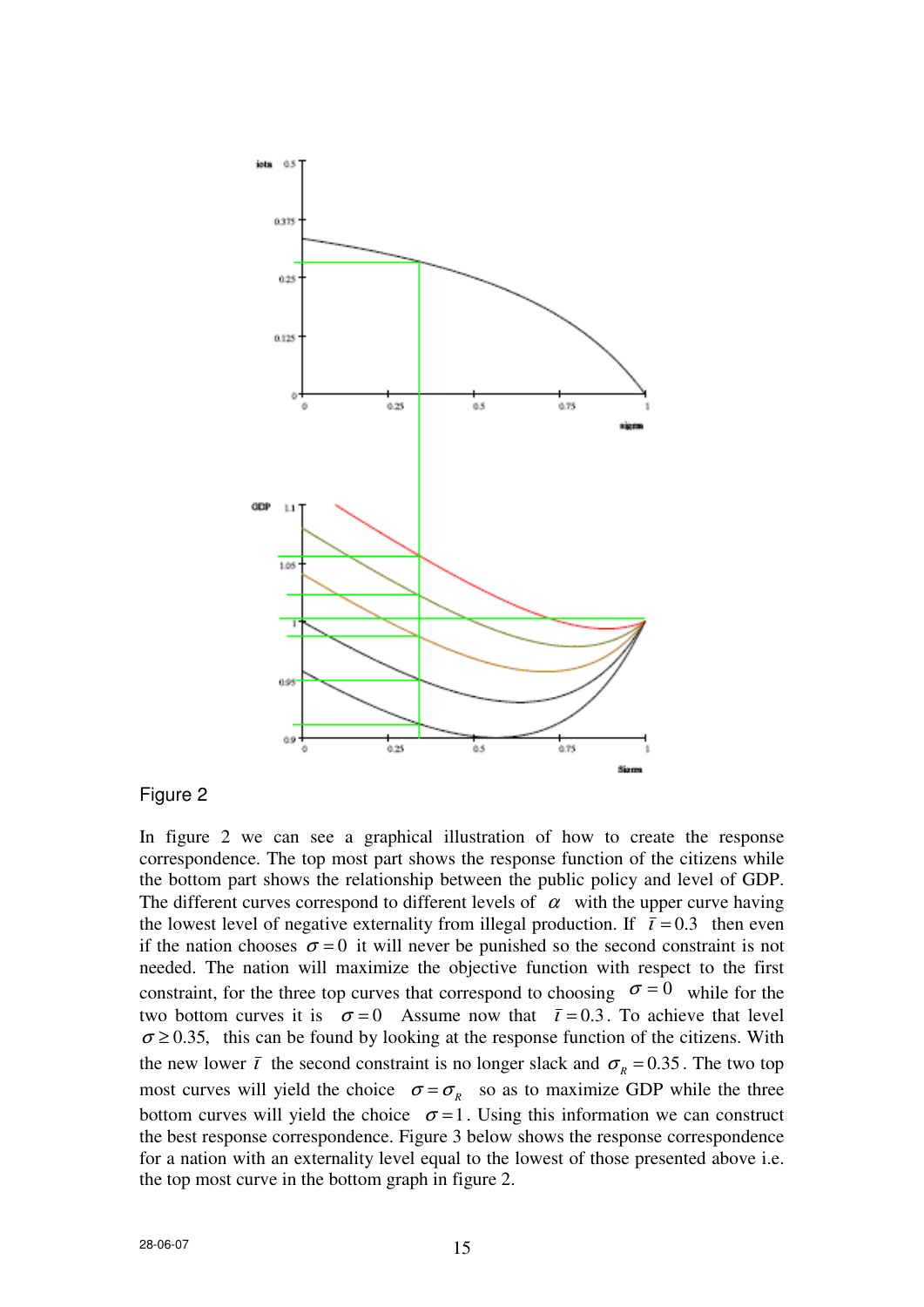



### **Discussion**

This paper has explored the effectiveness of use of state power to protect copyrights through criminalization of acts harmful to copyright owners. It has shown that compliance incentives vary among nations and will produce different levels of enforcement. The deterrent and dissuasive effects of criminalization asserted as the rationales for the creation of international and regional treaties and national law will thus be unequal depending upon nation and region of the world.

The strongest enforcement will be seen in nations that are leading creators of copyrightable material. In these nations domestic economic benefits rather than international obligations will be the driver of enforcement and they will enforce up to a level that costs of enforcement plus any penalties extracted match domestic economic losses or lower than that level if additional enforcement does not produce greater compliance. Thus one can expect the most significant enforcement in countries such as the United States, United Kingdom, Denmark, Finland, and Sweden, where larger portions of the GDP result from copyright industries.

Moderate enforcement will come in nations creating some copyrightable material. These nations have incentives to protect their domestically created value and to meet international obligations. They will enforce up to a level that costs of enforcement plus any penalties extracted match domestic losses or below that level if additional enforcement does not produce greater compliance. Nations in this category include members of the EU, OECD nations, and most developed nations of Asia and Latin America.

Weak enforcement can be expected in nations creating limited copyrightable material. These nations will enforce to the level at which they minimally comply with international standards and up to the level that the costs of enforcement plus any penalties extracted match domestic losses from legitimate and illegitimate sales or before that level is reached if additional enforcement does not produce greater compliances.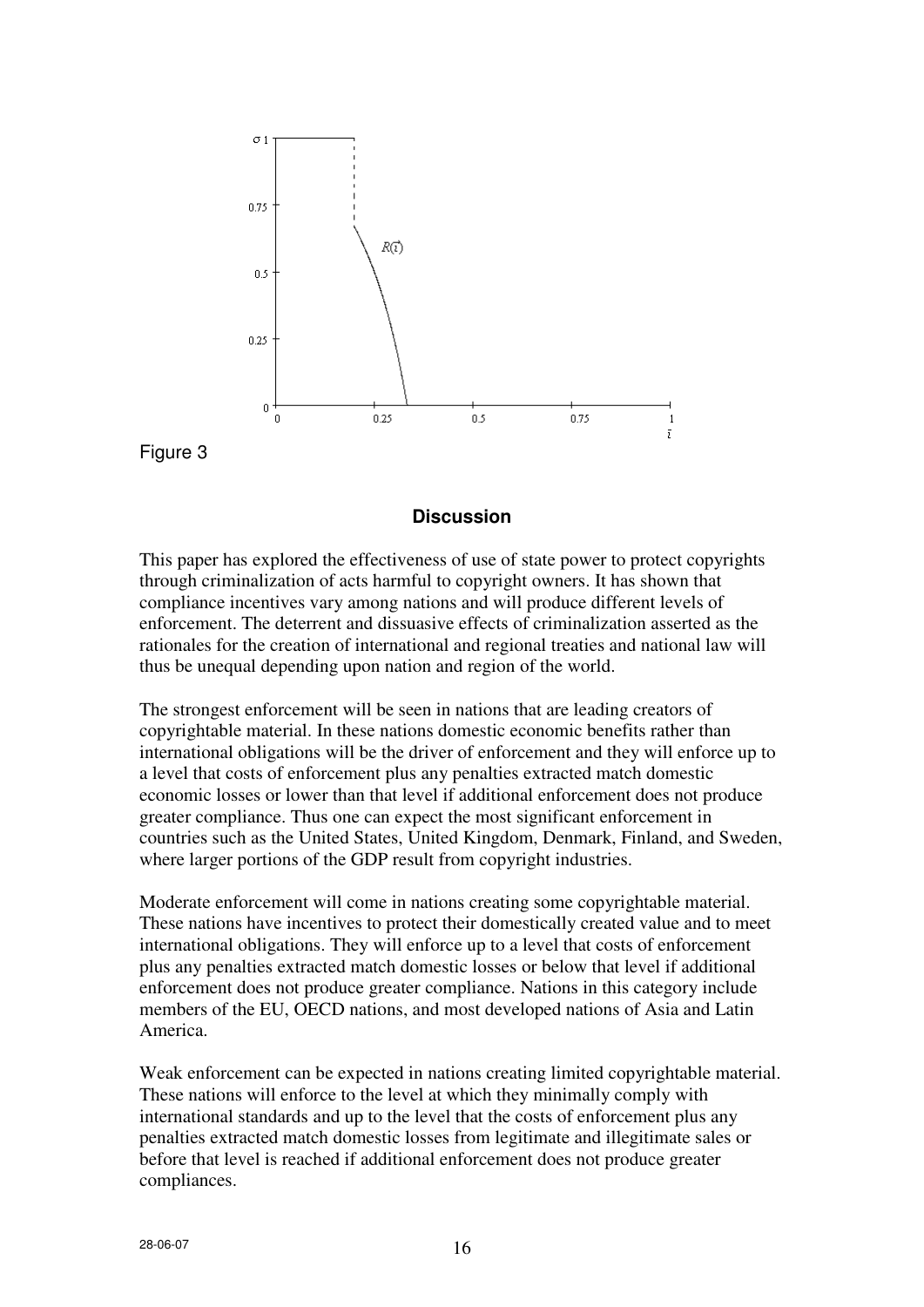Given the distribution of production and ownership of copyright works and their contributions to national economies around the world, the majority of nations can be expected to undertake only weak or moderate enforcement.

The study has shown that incentives for aggressive enforcement are thus absent in many nations and that criminalizing copyright appropriation is not a panacea that will bring uniform enforcement. This occurs because the incentives for governments to enforce differ from the incentives of copyright owners to enforce using civil law.

It must be noted that criminal enforcement can be a cost reducing mechanism for copyright owners. Greater state investments reduce the incentives for copyright owners to invest in civil enforcement and joint industry-state apprehension of those who appropriate copyright. This will reduce costs to firms and increase their wealth, but the transfer of costs in itself will not increase national wealth.

Governments, of course, may deal with the costs of enforcement by higher taxation or collecting by penalties from illicit users that pay for the enforcement costs. The taxation route—which is often used—can negatively affect the national economy by suppressing entrepreneurship if the collective weight of government in the economy is strong.

From a legal policy point of view, therefore, it can be questioned whether the international treaties and conventions we have looked at, and – in particular – the ongoing legislative development at EU level, are taking too broad-brush an approach to the question of criminal enforcement of copyright infringements. We have already noted that one of the driving forces behind the 1994 TRIPS Agreement was the United States; it is perhaps not surprising that a model of (criminal) enforcement that we have shown as being suitable to that nation as a leading creator of copyright material has been afforded international treaty status. However, for those nations that do not fall within the category of leading creators (in other words, a majority), is the investment of state funds in anti-piracy measures really apt to achieve these ends?

The question seems particularly apt in the current context of the EU Commission's apparent conviction that a raising of standards of criminal procedures and penalties across the EU member states (in the name of harmonization) is required in order to combat counterfeiting and piracy effectively. Indeed, in the Explanatory Memorandum to the 2005 proposal for a directive on criminal enforcement measures, the Commission cites as a major justification Article 17(2) of the EU's Charter of Fundamental Rights which states that "Intellectual property shall be protected". Regardless of wider policy and legal concerns being raised about this proposed directive, our results alone show that the means of achieving such protection will vary significantly from country to country, and that criminalization can not necessarily be equated with protection. With its nations occupying 27 different positions along the scale of 'creation of copyright material', it seems hard to suggest that a one-size-fitsall approach is necessarily the most appropriate within the EU, despite the European Parliament's approval of the draft criminalization of intellectual property rights directive.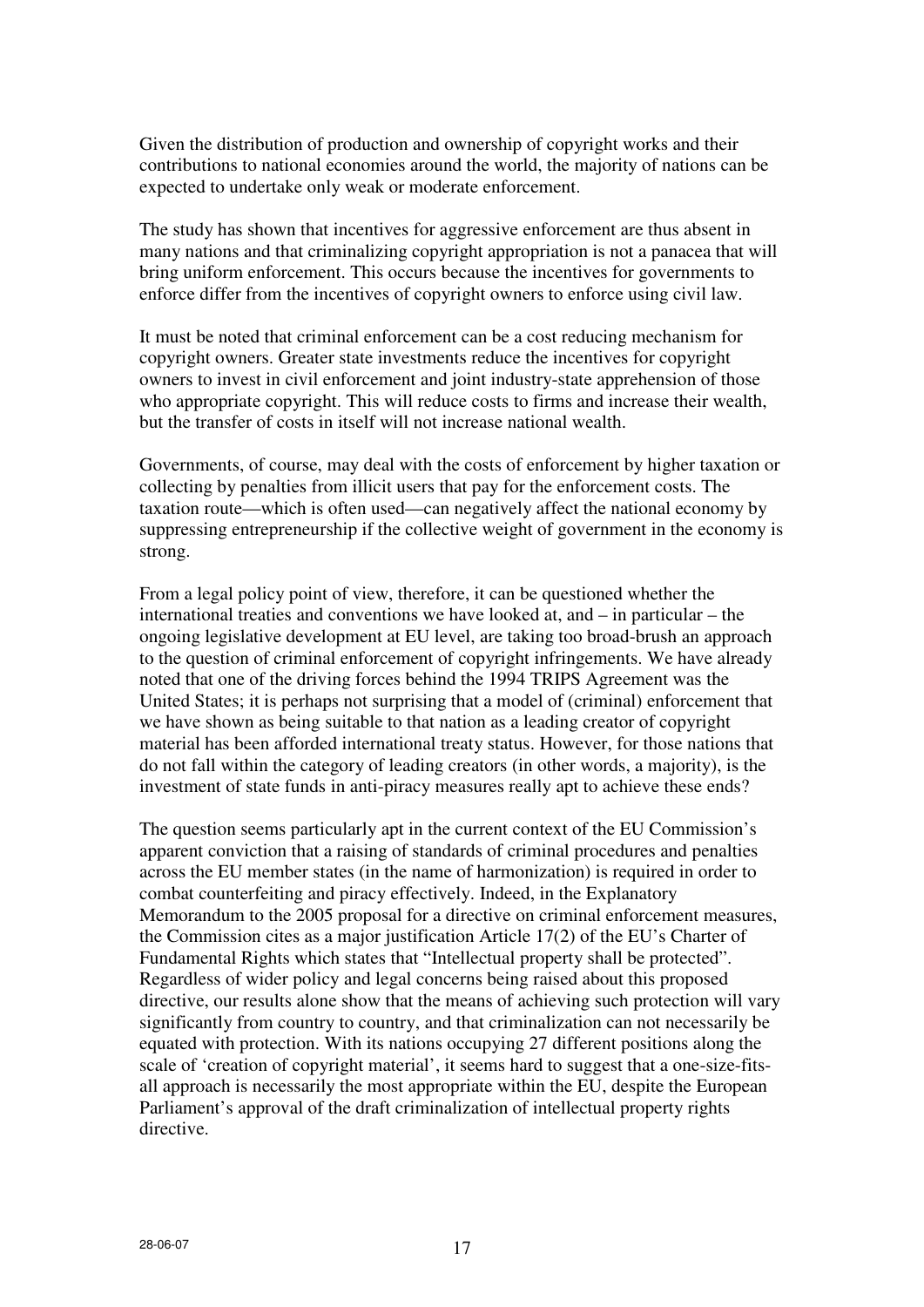Even in the case of a nation we have discussed that *does* fall within the leading creator category (the UK) it is not entirely clear what motivations are behind the trend of criminalization that we have observed, and, especially, whether the sort of reasoning inherent in our findings forms part of policy decision-making. We have noted that the criminal provisions of that country's Copyright Designs and Patents Act 1988 go beyond that which is strictly required by any of TRIPS, the WIPO treaties or the EU Infosoc directive – intimating that compliance with international law for its own sake is not the main motivation. Yet since our economic models show that the UK legislator's activities are to a large extent justified in the case of copyright goods, why do equivalent provisions not appear in the exact same piece of legislation in respect of products protected by industrial design right? In other words there seems to be scope for rather more explicit acknowledgment and use of economic analysis in order to formulate clearer and more consistent intellectual property policy in general.

This study raises some interesting implications such as whether differential enforcement would lead producers to choose to move their content production to countries with greater enforcement. Such a decision would deny their country of origin the greater economic benefits that would accrue if it were produced domestically.

One would also expect that private enforcement through civil procedures would tend to decline in nations with the strongest public enforcement. Because these nations also tend to be the largest consuming nations for copyrighted goods, the transfer of enforcement costs to government should reduce the firms' costs of enforcement and thus increase their profits in those nations.

The results also suggest a more constructive approach to copyright compliance. Because incentives are lacking for significant limits to enforcement in most nations, better protection for copyright can be achieved by encouraging production of domestic copyrightable material and thus raising the domestic incentive to enforce. In some nations it can be expected to be more effective in the long run to invest national resources in production funding rather than weak enforcement. Nations with firms that are leading producers of copyrighted works, as well as companies that produce of copyrighted works, might also fund such mechanisms through aid programs to increase levels of protection and enforcement.

### **References**

D'Amato, A. & Long, D.E. (1997). *International Intellectual Property Law*. London: Kluwer Law International.

Baker, M.J. & Miceli, T.J. (2005) Credible Criminal Enforcement *European Journal of Law and Economics*, July,Vol.20(1):5-15.

Becker, G.S. (1968). Crime and Punishment: An Economic Approach, *Journal of Political Economy*, 76(2):169-217.

Bently, L. & Sherman, B. (2004). *Intellectual Property Law (2nd ed.)*. Oxford: Oxford University Press.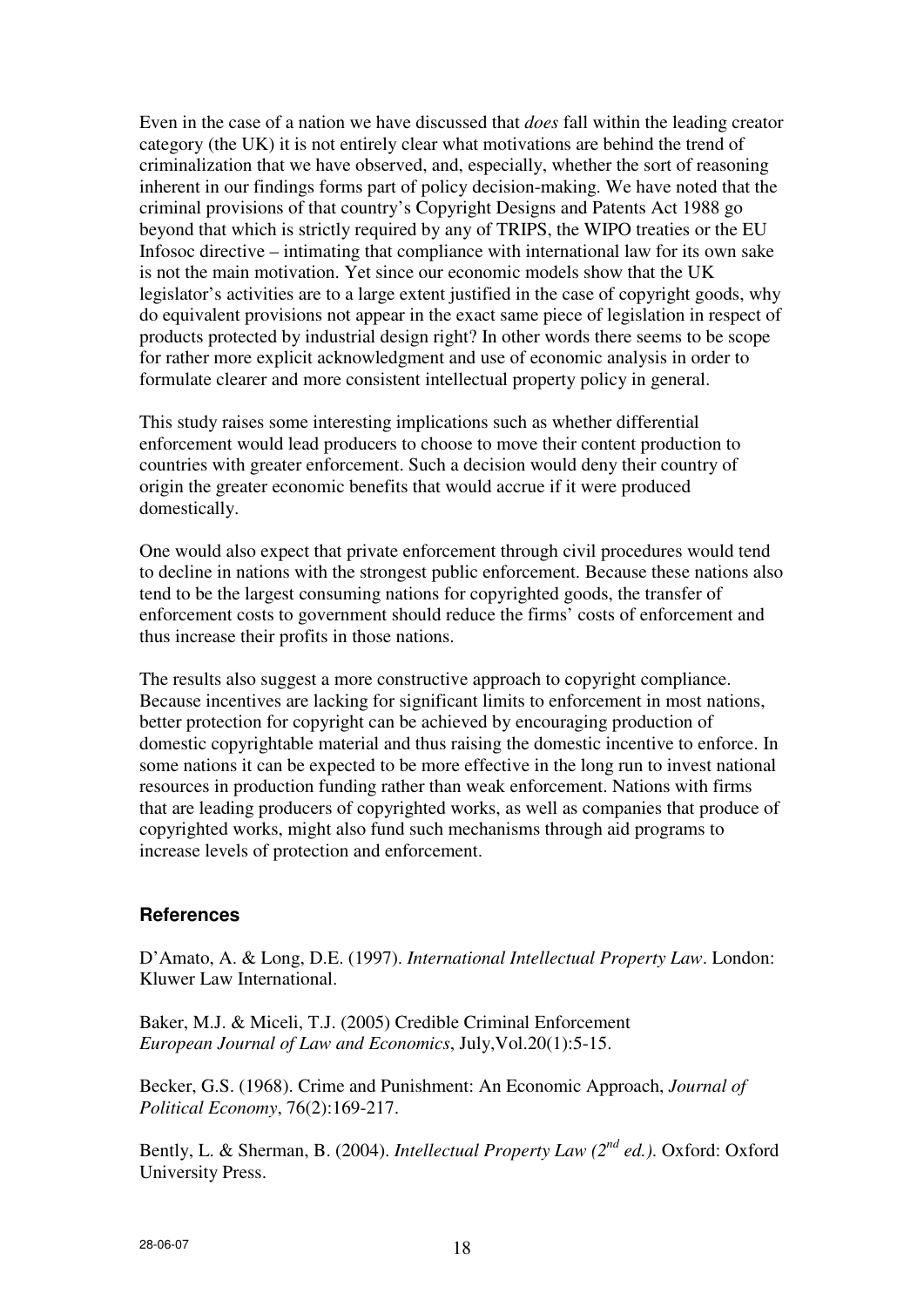Boadway, R., Marceau, N. & Marchand, M. (1996). Time Consistent Criminal Sanctions, *Public Finance/Finances Publique*, 51:149-165.

Boardman, A., Greeberg, D., Vining, A. & Weimer, A. (2005). *Cost Benefit Analysis: Concepts and Practice* (3rd Ed.). Englewood Cliffs, NJ: Prentice Hall.

Department of Trade and Industry (2007, February 8). *Wicks Targets Bootleggers with £5m Crackdown (Press Release P/2007/28).* London: DTI.

European Commission (2004, April 26, 2004). *Intellectual property: Commission welcomes adoption of Directive against counterfeiting and piracy (Press Release IP/04/540).* Retrieved March 7, 2007, from http://europa.eu/rapid/pressReleases Action.do?reference=IP/04/540&format=HTML&aged=0&language=EN&guiLangua ge=en

European Parliament (2007). *Procedure File – Intellectual property: strengthening the fight against counterfeiting and piracy, criminal measures aimed at ensuring the enforcement of rights (Direct. 2004/48/EC)*. Retrieved May 1, 2007 from http://www.europarl.europa.eu/oeil/file.jsp?id=5263692

Foster, K.S. & Alexander, D.C. (1994). Opportunities for Mexico, Canada and the United States: A Summary of Intellectual Property Rights under the North American Free Trade Agreement. *Rutgers Computer and Technology Law Journal, 20*, 67 (reproduced in D'Amato, A. & Long, D.E. (1997). *International Intellectual Property Law*. London: Kluwer Law International.)

Friedman, L.S. (2002). *The Microeconomics of Public Policy Analysis*. Princeton, NJ: Princeton University Press.

Halpern, S.W., Nard, C.A., & Port, K.L. (2007). *Fundamentals of United States Intellectual Property Law: Copyright, Patent, Trademark*. Alphen aan den Rijn: Kluwer Law International.

HM Treasury (2006). *Gowers Review of Intellectual Property December 2006*. Norwich: HMSO.

Liebowitz, S.J. (2005) Economists Topsy-Turvy View of Piracy, *Review of Economic Research on Copyright Issues*, 2(1):5-17.

Maffoletti, A. and Ramello, G.B. (2004). Should We Put Them in Jail? Copyright Infringement, Penalties, and Consumer Behavior: Insights from Experimental Data, *Review of Economic Research on Copyright Issues*, 1(2):81-95.

Picard, R.G. (2004). A Note on Economic Losses Due to Theft, Infringement, and Piracy of Protected Works, *Journal of Media Economics*, 17(3):207-217

Picard, R.G. and Toivonen, T.E. (2004). Issues in Assessment of the Economic Impact of Copyright, *Review of Economic Research on Copyright Issues*, 1(1):27-40.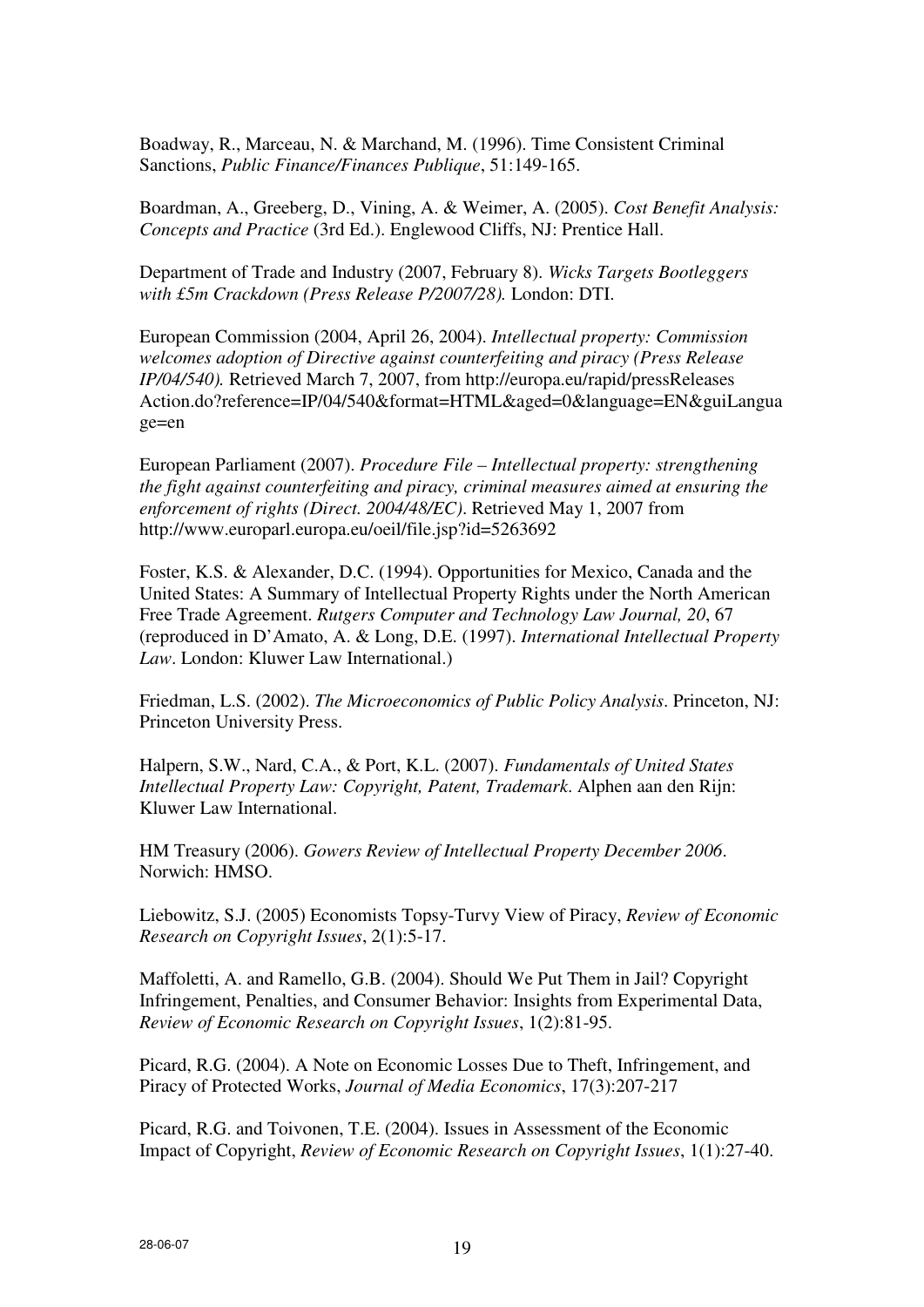Polinsky, A.M. & Shavell, S. (1992). Enforcement Costs and the Optimal Magnitude and Probability of Fines, *Journal of Law and Economics*, 35(1):133-148.

Polinsky, A.M. & Shavell, S. (2000). Public Enforcement of Law, pp. 307-344 in Bouckaert, B. & de Geesteds, G., eds. *Enclyclopedia of Law and Economics*, Vol.5. Cheltenham, UK: Edward Elgar.

Ricketson, S. & Ginsburg, J.C. (2006). *International Copyright and Neighbouring Rights: The Berne Convention and Beyond (2nd ed.)*. Oxford: Oxford University Press.

Slemrod, J. & Yitzhaki, S. (1987). The Optimal Size of a Tax Collection Agency, *Scandinavian Journal of Economics*, 89(2):183-192.

Stigler, G.J. (1970). The Optimal Enforcement of Law, *Journal of Political Economy*, 78:526-536

Tritton, G. (2002). *Intellectual Property in Europe (2nd ed.)*. London: Sweet & Maxwell.

Vishwasrao, S.V. (1991). Essays on the Protection of Intellectual Property Rights and North-South Technology Transfer. Ph.D. Dissertation, Purdue University.

World Intellectual Property Organization (2003). *Guide on Surveying the Economic Contribution of the Copyright-Based Industries*. Geneva: WIPO.

World Intellectual Property Organization (2004). *WIPO Intellectual Property Handbook: Policy, Law and Use (2nd ed. WIPO Publication No.489 (E))*. Geneva: WIPO

World Intellectual Property Organization (2007a). *Program Activities: E-commerce and Copyright*. Retrieved March 7, 2007, from http://www.wipo.int/copyright/ecommerce/en/index.html

World Intellectual Property Organization (2007b, January 22, 2007). *Negotiators Narrow Focus in Talks on a Broadcasting Treaty (Press Release 473)*. Retrieved March 7, 2007, from http://www.wipo.int/edocs/prdocs/en/2007/wipo\_pr\_2007\_473.html

### **Legislation**

### *International*

Berne Convention for the Protection of Literary and Artistic Works of 9 September 1886 (latest version, Paris 1971)

Universal Copyright Convention (UCC) 1952 (latest version, Paris 1971)

Rome Convention for the Protection of Performers, Producers of Phonograms and Broadcasting Organizations 1961